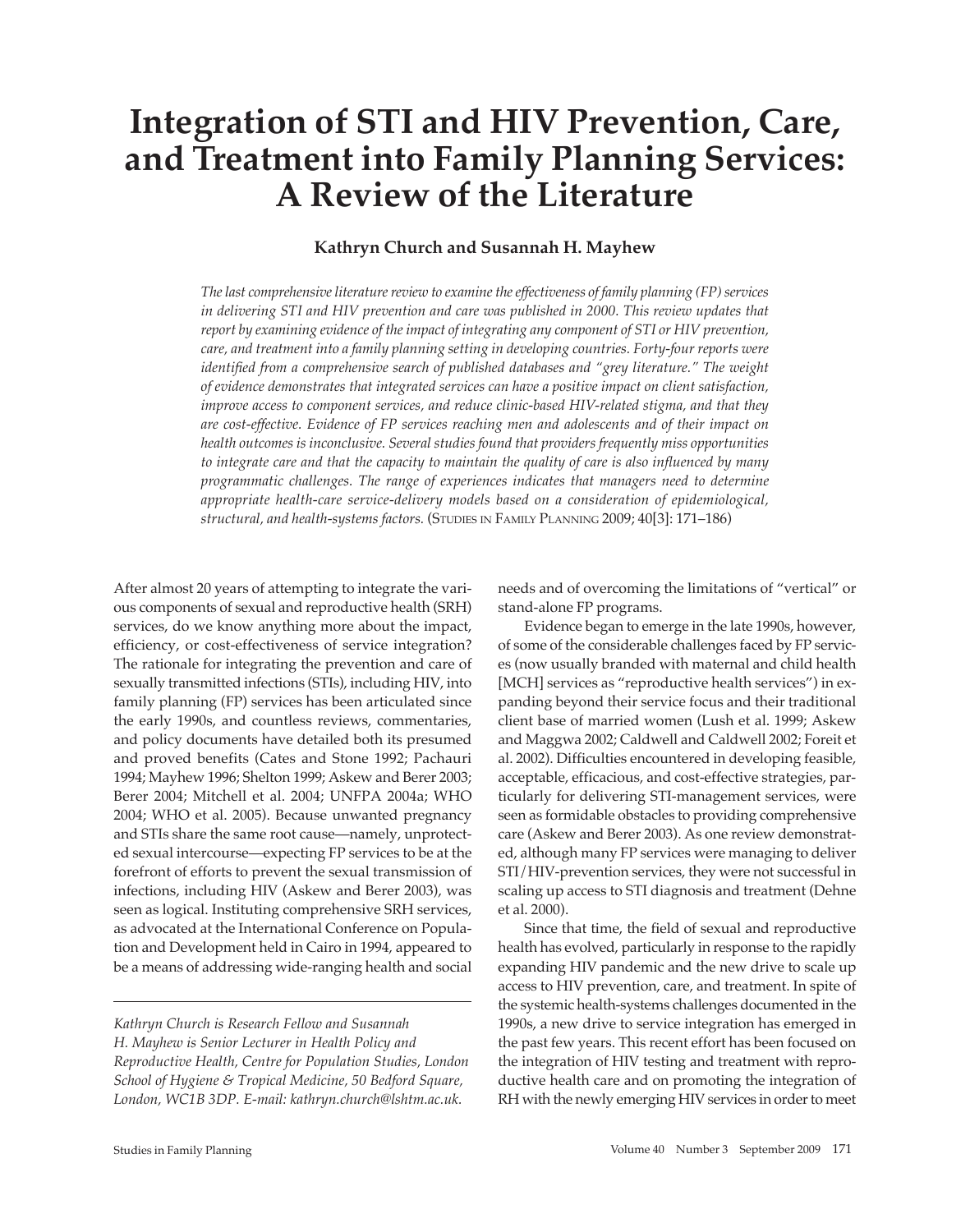the RH needs of people living with HIV/AIDS (PLWH). Policymakers and commentators have been advocating a series of overlapping strategies, including increasing linkages between the two fields (implying some form of joint programming, service integration, and/or crossreferral) (UNFPA 2004a; WHO et al. 2005 and 2008; Druce et al. 2006); HIV mainstreaming (Sinding 2004); avoiding missed opportunities (Myer et al. 2007); SRH/HIV "convergence" (PATH 2007a); and continuing emphasis on service integration (Fleischman 2006; WHO 2006a; Farrell 2007). Although STI control has been overshadowed by the large waves of funding and political commitment to HIV/AIDS, the publication of recent global strategies for STI control in general (WHO 2007b) and for the elimination of congenital syphilis in particular (WHO 2007a) has brought renewed emphasis to scaling up access to prevention, care, and treatment of STIs, notably by integrating them with RH services at the primary level of care.

In light of these developments, the time has come to examine new and emerging evidence of the success of RH programs, specifically of family planning services, in addressing the STI- and HIV-related health needs of their clientele. This review updates two previous literature reviews: the first published in 1996 by Mayhew and the second published in 2000 by Dehne and his colleagues. The latter is the most recently published comprehensive review employing a search strategy and date limits. In the present review, we evaluate the success of FP programs in achieving the anticipated public health benefits of integrated care. These benefits have been communicated in various policy documents and commentaries (see, for example, WHO et al. 2005; Fleischman 2006; WHO 2006a; and Farrell 2007). For this review we consider whether the evidence demonstrates that integrated services:

- increase client satisfaction;
- improve service uptake by expanding the range of services provided;
- expand the reach of services to nontraditional clients;
- reduce STI- and HIV-related stigma through the provision of services not associated with frontline STI/ HIV care;
- improve the quality of care, including clinical care, interpersonal care, and the coordination of care;
- improve the organizational effectiveness of service provision, including cost-effectiveness; and
- influence behavioral, health, and social outcomes.

# **Methodology**

We undertook a comprehensive review of published literature to identify studies reporting any process or outcome evaluations of interventions that integrate one or more components of STI- and/or HIV-transmission prevention, care, or treatment into family planning services (including those provided through reproductive health services and the primary-care structure). Interventions to integrate FP with newly emerging HIV services, or to integrate HIV with services exclusively directed to maternal and child health care (including prevention of mother-to-child transmission of HIV [PMTCT]) are not considered here. "Services" are defined as facility-based services or services provided through community health workers (CHWs). The review included only those studies conducted in developing countries published in English between January 1999 and August 2008 that reported original findings. Studies identified included randomized controlled trials (individual or cluster), before-and-after studies (with and without controls), cohort studies, casecontrol studies (facility- or individual-based), ecological studies, descriptive case studies, situation analyses, and programmatic evaluations, published either in peerreviewed journals, as conference papers or presentations, or as programmatic reports published on the Internet. Commentaries—including editorial letters, descriptive discussions, or consensus statements—were excluded. Several reports on youth-friendly integrated SRH services were identified but excluded from the review because they reported on a wide range of intervention activities aimed at young people and did not evaluate separately the integration of health care. Studies reviewing "specialized" integrated services (for example, those designed exclusively for men, for adolescents, or for sex workers) were also excluded; only those reviewing interventions that sought to expand their traditional client base at the clinic were included.

Database searches were conducted on PubMed (MEDLINE) and POPLINE. MEDLINE was searched using the following MeSH1 terms: ("family planning services" OR "contraception" OR "reproductive health services" OR "maternal health services" OR "primary health care") AND ("HIV" OR "acquired immunodeficiency syndrome" OR "sexually transmitted diseases"). POPLINE was searched using the following terms: ("family planning" OR "contraception" OR "maternal health" OR "reproductive health") AND ("sexually transmitted diseases" OR "HIV" OR "HIV infections" OR "HIV prevention" OR "HIV testing" OR "AIDS") AND ("health services"). Two widely known international journals specializing in FP/RH/HIV-related studies were also handsearched: *Reproductive Health Matters* and *International Family Planning Perspectives.* The websites of the following key international organizations sponsoring or reporting FP/RH/HIV-related research in developing countries were also searched manually: the Population Council, the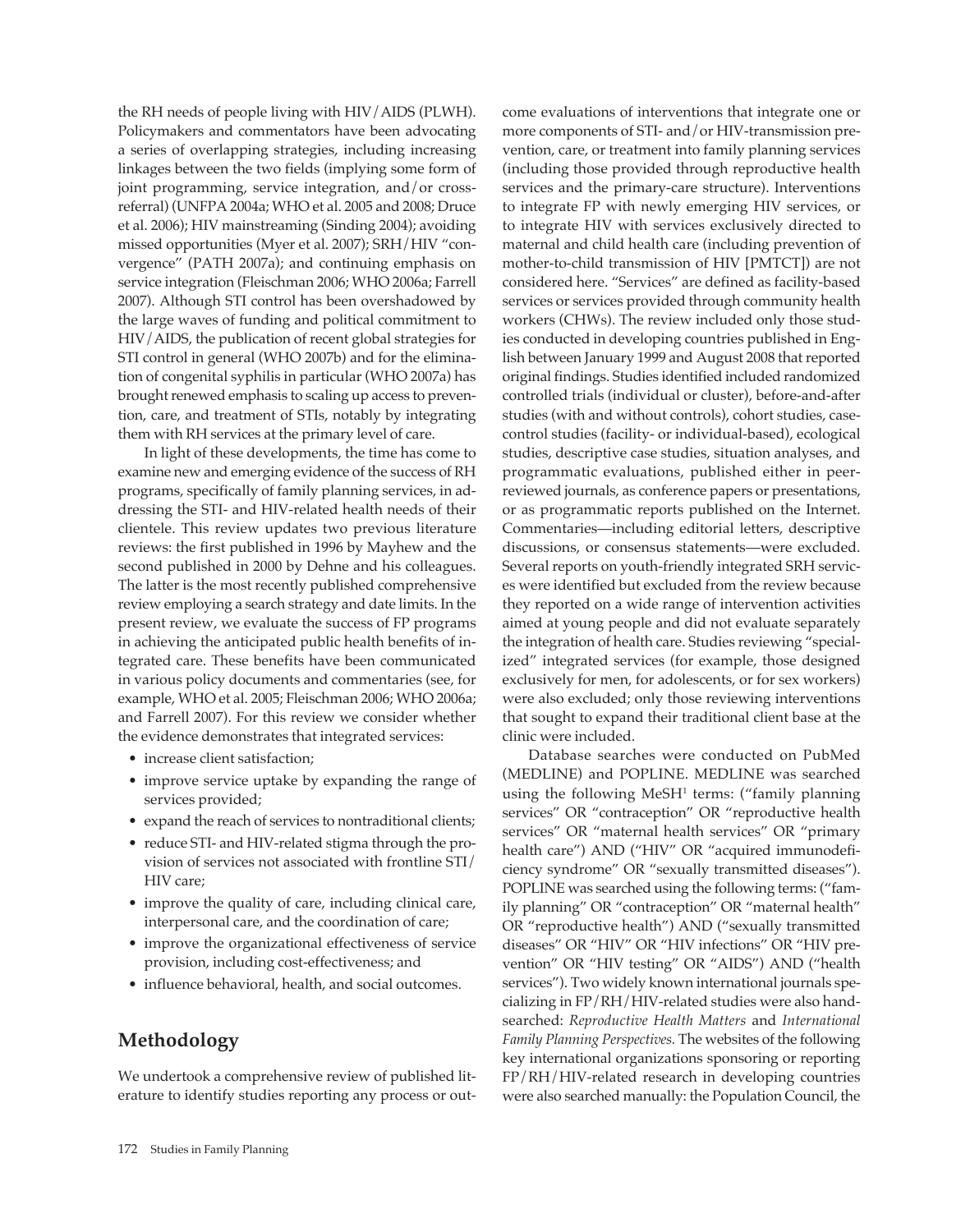World Health Organization (Department of Reproductive Health and Research and Department of HIV/AIDS), and hivandsrh.org (Resources for HIV/AIDS and Sexual and Reproductive Health Integration).

# **Findings**

In total, 44 studies met the inclusion criteria (see Appendix). Of these, 2 were randomized controlled trials (one a cluster trial); 12 were pre- and post-test evaluations of interventions (four with controls); 2 used retrospective analysis of routine data (one as a case-control study); 14 used a cross-sectional evaluation design (mixed methods); 1 was purely qualitative; and 13 were descriptive case-study reports either using routine data or having no clear design. The studies covered work in 27 countries; the majority of reports were from sub-Saharan Africa.

#### **Client Satisfaction**

Provision of a relatively broad range of services within one clinic or by means of a single visit to one provider has been assumed to increase clients' satisfaction. However, the integration of STI/HIV into FP consultations may also require that a risk assessment of sexual behavior be conducted, and in some instances a pelvic examination as well, both of which may be off-putting to some clients. Traditionally, the majority of FP clients have been married women, who might be expected to engage in fewer risky behaviors than other population groups (Askew and Berer 2003). These women may be more likely than others to be fearful of a risk assessment or pelvic examination.

The reviews by Mayhew (1996) and by Dehne and his colleagues (2000) showed some evidence of increased client satisfaction with integrated services. Of the 44 studies covered in this review, none found a negative impact of integration of services on client satisfaction. Clients' complaints were reported in one cross-sectional study, and the authors suggest that the constraints identified, such as long waiting times, inadequate privacy, and insufficient time for questions during consultations, were a barrier to, rather than a consequence of, integration (Maharaj and Cleland 2005). In general, clients reported appreciation for being able to gain access to a broader range of services. Examples are the integration of STI prevention and treatment services with FP provision in Ghana (Fullerton et al. 2003), in Zimbabwe (Maggwa et al. 1999), in Kenya (Solo et al. 1999), in South Africa (Zondo et al. 2000), and in Côte d'Ivoire (Lafort et al. 2003), as well as the integration of HIV (testing and counseling and/or antiretroviral therapy [ART]) with FP services in Cambodia (Best 2004; IPPF 2006), in Ethiopia (Kaba and Alem 2006), in Kenya (Liambila et al. 2008), in South Africa (Mullick et al. 2006), and in the Dominican Republic (IPPF 2006). A number of studies conducted in diverse settings also found that the majority of clients reported feeling comfortable about being asked questions concerning sexual behavior for risk assessment in sub-Saharan Africa (Maggwa et al. 1999; Population Council 1999; Solo et al. 1999) and in Egypt and Sudan (Abdel-Tawab et al. 2000; IPPF 2003c).

Caution must be exercised in interpreting the findings, however, because data reflecting client satisfaction have limitations. Many are taken from exit interviews using crude quantitative variables that fail to incorporate nuances of tastes, beliefs, and opinions. They are also subject to courtesy bias: many clients are reluctant to give negative opinions, especially when questioned at the service site (Avis et al. 1997; Williams et al. 2000).

#### **Uptake of Services**

Demand for and use of services may be better indicators of client satisfaction than exit interviews. Data for these variables, although more robust, are limited by the paucity of well-designed observational or experimental studies. The data that exist suggest that use of FP services does not decrease after integration (Mullick et al. 2006). Some programs reported increased service uptake after integration (Campbell and Lambey 2002; Shittu et al. 2002; Rob et al. 2005; Abera and Asnake 2006; Kaba and Alem 2006; Mphuru et al. 2006; WHO et al. 2008), and one found improved continuity of repeat clients after service integration (Fullerton et al. 2003).

Service integration also has the potential to lead to a greater breadth of care—that is, to an increase in the range of care through cross-utilization of services and reduced need for referrals. It may be particularly helpful for reaching clients who otherwise may not seek STI/HIV services. Although Dehne and his colleagues (2000) found insufficient evidence to state that service integration increased access to STI care for FP clients, recent studies have indicated that integration of new service components with FP or RH can increase access to these services, including services for STI/HIV-transmission prevention (Chege 2001), referrals for HIV testing and counseling (Odeh et al. 2005; Liambila et al. 2008), HIV testing within FP/RH clinics (IPPF 2003a and 2005; Mullick et al. 2006; Bradley et al. 2008; Liambila et al. 2008), STI care within RH (Arens et al. 2002; Fullerton et al. 2003; Lafort et al. 2003; Rob et al. 2005), and ART care within SRH clinics (IPPF 2006). In the majority of these cases, integration also implied increased use of multiple services.

Conversely, recent reports also describe the persistence of missed opportunities in service delivery, including failure to counsel FP clients on dual protection or con-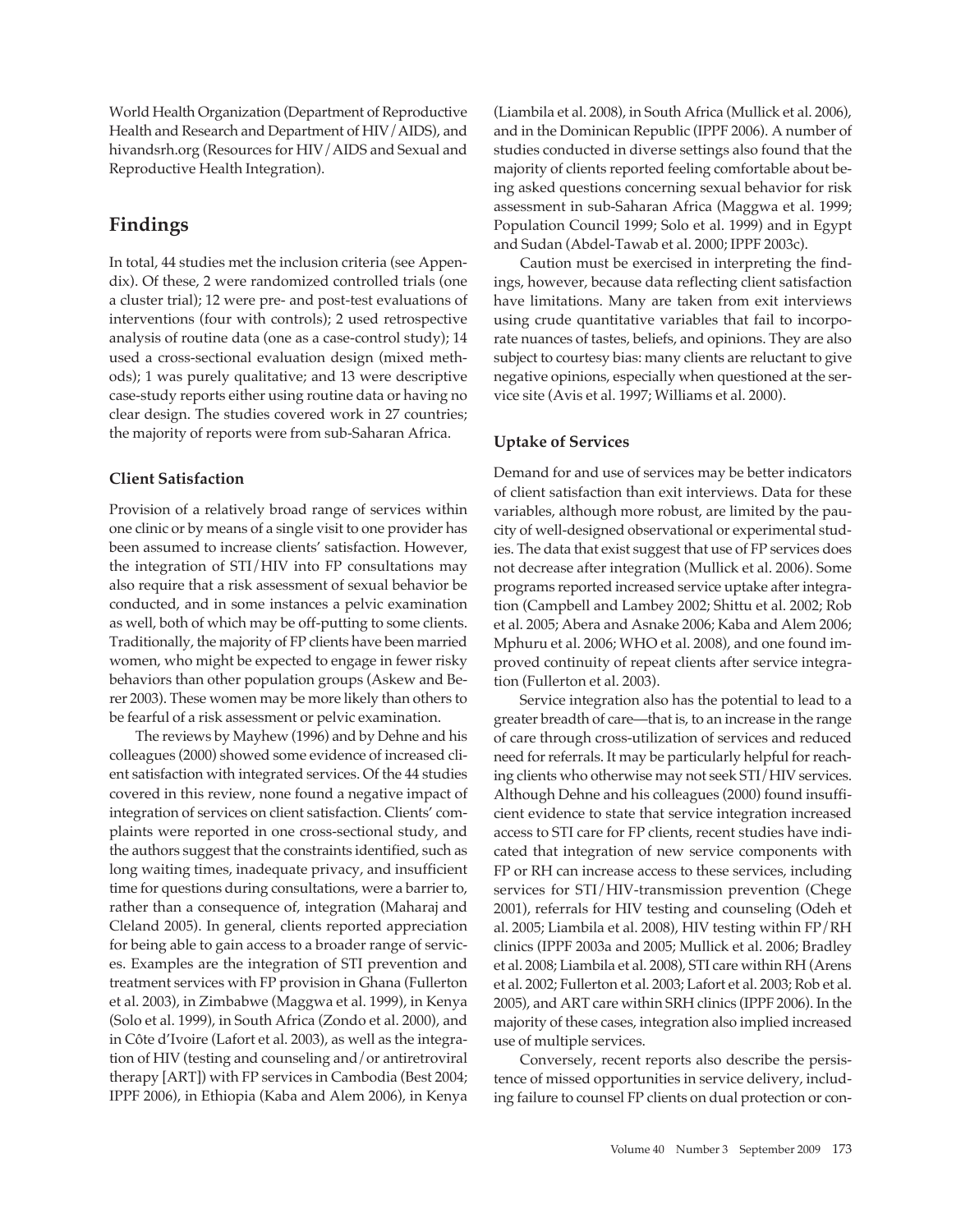dom use (Population Council 1999; Mayhew et al. 2000; Adeokun et al. 2002; Lafort et al. 2003; Ndhlovu et al. 2003; Maharaj and Cleland 2005); providers' preference for promoting injectable contraceptives over condoms (Ndhlovu et al. 2003); their failure to conduct pelvic examinations (Chowdhury et al.1999; Population Council 1999); and their failure to conduct behavioral risk assessments (Chowdhury et al. 1999; Mayhew et al. 2000; Lafort et al. 2003), even in cases of clients who judge themselves to be at high risk (Maharaj and Cleland 2005). Studies suggest that these omissions are due to a variety of systemic shortcomings (among them, poor referral systems, too few staff, not enough time to offer all services, and training deficiencies) and also to factors such as providers' discomfort with talking about sexual health and their being poorly prepared and supported (Population Council 1999; Mayhew et al. 2000).

The studies considered here shed little light on whether or how providers of integrated services manage to move beyond the condition presented by the client to explore other health topics, a process that some refer to as "active integration" (Maharaj and Cleland 2005). One report shows that breadth of service can be increased through the use of screening algorithms, although it also indicates that a high client load can be prohibitive to increasing the number of services clients can access per visit, even when providers are supported by training and job aids (Foreit 2006). One study on the delivery of services for reproductive tract infections (RTIs) in the FP context that compared observations with client interviews revealed that clients with RTI symptoms or problems rarely took the opportunity to report these spontaneously in consultations (Chowdhury et al. 1999), highlighting the importance of the provider's role in promoting holistic care. Other studies conducted in integrated health centers have shown that clients often are unaware of the range of services available to them (Vernon and Foreit 1999).

#### **Expansion of Reach to Nontraditional Clients**

One of the key challenges presented in integrating FP care with STI/HIV services has been the difference in clientele served by the two distinct service components. Various reports in the late 1990s and early 2000s suggested that integrated services often failed because traditional FP clients (married women of reproductive age) often had no need for STI and HIV services (a false assumption), and that those who needed them—usually identified as men, young people, and sex workers—either had no inclination to seek these services or were prevented from doing so by the negative attitudes of clinic staff (Lush et al. 1999; Askew and Maggwa 2002; Caldwell and Caldwell 2002). A common fear among FP/RH providers, expressed in one

recent study, is that their clients would boycott services that attract PLWH, men, and sex workers (PATH 2007b). Although no evidence corroborates these fears, the findings for the success of integrated FP models in reaching nontraditional clients are mixed, showing variations according to country and across different program designs.

In countries with high HIV prevalence that have integrated HIV testing or ART with FP services, some evidence shows increased access for men to SRH care, specifically to STI care in RH clinics (Best 2004), to HIV care and treatment (WHO et al. 2008), and to HIV testing for FP partners or male clients (Best 2004; IPPF and UNFPA 2004; Mphuru et al. 2006; Liambila et al. 2008). A recent study in a setting having a relatively lower prevalence of HIV (Ethiopia) suggested that integrated services offering an expanded range of services were associated with attracting atypical clients, especially men (Bradley et al. 2008). A service specifically aiming to reach men through integrated SRH services in Bangladesh also showed an increase in male clients, although most sought only general health services rather than FP or HIV testing. The numbers of female clients reported in this study also increased, indicating that integration of services had no detrimental effect on the traditional client base (Rob et al. 2005). Moreover, evidence makes clear that integrated services can encourage the attendance and involvement of male partners, both for HIV testing (Mphuru et al. 2006) and for STI treatment (Budiharsana 2002; Lafort et al. 2003). Other studies from a range of SRH settings, however, found no increase in, or continuing low numbers of, male clients (Fullerton et al. 2003; Ndhlovu et al. 2003; EngenderHealth and UN-FPA 2006) and also found missed opportunities in cases where men attended in order to obtain STI care and were not offered FP services (Maharaj and Cleland 2005).

Evidence suggests that access to integrated services remains poor for young people, who fail to use services for a variety of reasons, including provider bias and parental restrictions (Chege 2001; Shittu et al. 2002; IPPF 2003b; Kaba and Alem 2006). One study of an NGO clinic network found, however, that integrated care (at the room level) was associated with use by people younger than 25 (Bradley et al. 2008), and another demonstrated success in reaching young people by using an integrated approach through an outreach program with FP providers (Sun et al. 2000).

In addition to reaching men and the young, an integrated approach to care has been reported as maximizing the chances of success in reaching sex workers (PATH 2005). Sex workers carry a heavy burden of reproductive and sexual morbidity and mortality, yet several reports have indicated that they rarely seek FP and RH services because they encounter negative attitudes from providers, discrimination, and high costs (Vuylsteke et al. 2001;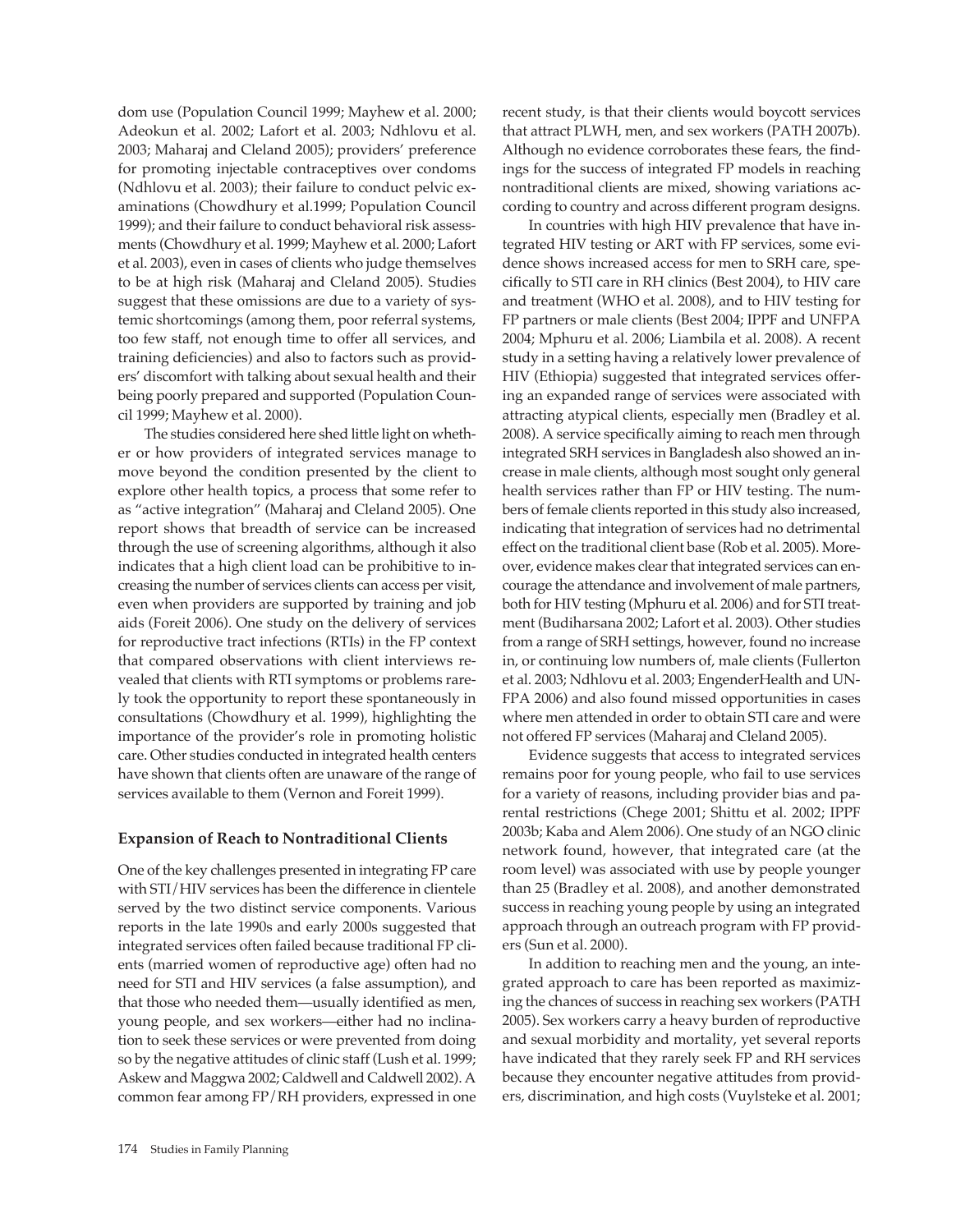UNAIDS 2002; Delvaux et al. 2003). This review was able to find only one report on the impact of integrated models in reaching sex workers. In Ghana, an outreach project with sex workers was combined with a facility-based service in public health clinics offering STI and HIV services. Sex workers' use of facility services more than doubled during a three-year period, and condom sales rose from 300,000 to 2.5 million during a five-year period at no detriment to the existing client load (PATH 2005).

Although reports from specialized services were not reviewed here, evidence demonstrates that reaching these groups may be best achieved by such targeted facilities or programs rather than through traditional FP facilities. Such services include youth-friendly clinics (Dehne and Riedner 2001; Ross et al. 2006), male sexual health services (Dehne et al. 2000; Askew and Berer 2003), and outreach programs for sex workers (Vuylsteke et al. 2001; UNAIDS 2002; Delvaux et al. 2003).

#### **Stigma, Privacy, and Confidentiality**

A concern emerged during the 1990s that addressing STIs within an FP context would be stigmatizing for clients attending for STI services, and that providers of family health care would have difficulty in adjusting to meet the needs of a high-risk clientele (Mayhew 1996). However, neither of the earlier reviews found evidence that integrated services increased stigma toward services or clients, and the weight of evidence from this review demonstrates that integrated services actually offer a less stigmatizing environment than do services that are not integrated with FP services. This finding substantiates the view that offering HIV services through organizations not identifiable with first-line HIV care may reduce the risk of social stigma for clients and reduce barriers to services such as HIV testing (Criel et al. 1997; Osborne et al. 1997; Askew 2007; Bradley et al. 2008). Many reports included here confirm that the initial unease among staff about providing care to HIV/STI-infected or potentially infected clients decline following implementation and that clients appreciate the anonymity of an integrated service (Best 2004; IPPF 2005; Maharaj and Cleland 2005; IPPF 2006; Kaba and Alem 2006; Liambila et al. 2008). An HIV-infected client in the Dominican Republic, for example, reported: "I feel like any other person in the waiting room" (IPPF 2006). No studies reported discomfort among traditional clients about the attendance of a more diverse clientele. Even programs that have aimed specifically at drawing in new population groups such as men or sex workers have not found increased apprehension among their traditional clients (Rob et al. 2005); in fact, one program in Ghana reported increased service use as a result of such an expansion (PATH 2005).

The value of integrated care in reducing service-related stigma, however, is dependent on the degree to which RH services are able to maintain confidentiality. Anonymity is jeopardized where STI/HIV clients are seen in consultation rooms clearly marked for their care. "Facility-level integrated care" may, in fact, be more stigmatizing than "provider-level integrated care." Several recent descriptive studies found that privacy cannot always be maintained, calling into question the presupposed confidentiality of the integrated approach (Chowdhury et al. 1999; Mayhew 2000; Ndhlovu et al. 2003; Maharaj and Cleland 2005). Moreover, some evidence suggests that PLWH may prefer specialized HIV care to integrated care because they have experienced poor treatment within SRH services, citing lack of confidentiality and privacy, discrimination and negative attitudes from providers, and otherwise substandard care (EngenderHealth and UNFPA 2006; PATH 2007b).

#### **Quality of Care**

Integrating a new service component into an existing service has the potential to improve quality of care by increasing the breadth of care provided, or to diminish quality as breadth is achieved at the expense of depth (Kane and Wellings 1999).

#### *Clinical Care*

In the 1990s, the primary program focus was on integrating STI prevention and care with FP programs. Syndromic STI management was developed by the World Health Organization (WHO) as a way of diagnosing and treating STIs in low-resource settings where laboratory equipment was not available. This approach is now considered inefficient for the management of vaginal discharge in women, in terms of both clinical efficacy and cost-effectiveness (Maggwa et al. 1999; Solo et al. 1999; Askew and Berer 2003; Low et al. 2006). Despite advances in scientific diagnostics for STIs, the focus for integrated programs has shifted to HIV prevention and care. Virtually no new data have been published on other approaches to STI care in integrated services, and those that exist give inconclusive evidence about quality of care (Lazcano Ponce et al. 2000; Budiharsana 2002; Lafort et al. 2003; Oliff et al. 2003; Rob et al. 2005).

Despite significant attention to HIV-transmission prevention and care in recent years, evidence of quality of care following the integration of HIV services with SRH care remains weak. A study from the Dominican Republic suggests that improved counseling has positive effects on ART adherence (IPPF 2006), and two similar studies conducted in Kenya and South Africa found improvements in FP quality of care following service integration, although in both cases the intervention involved a spe-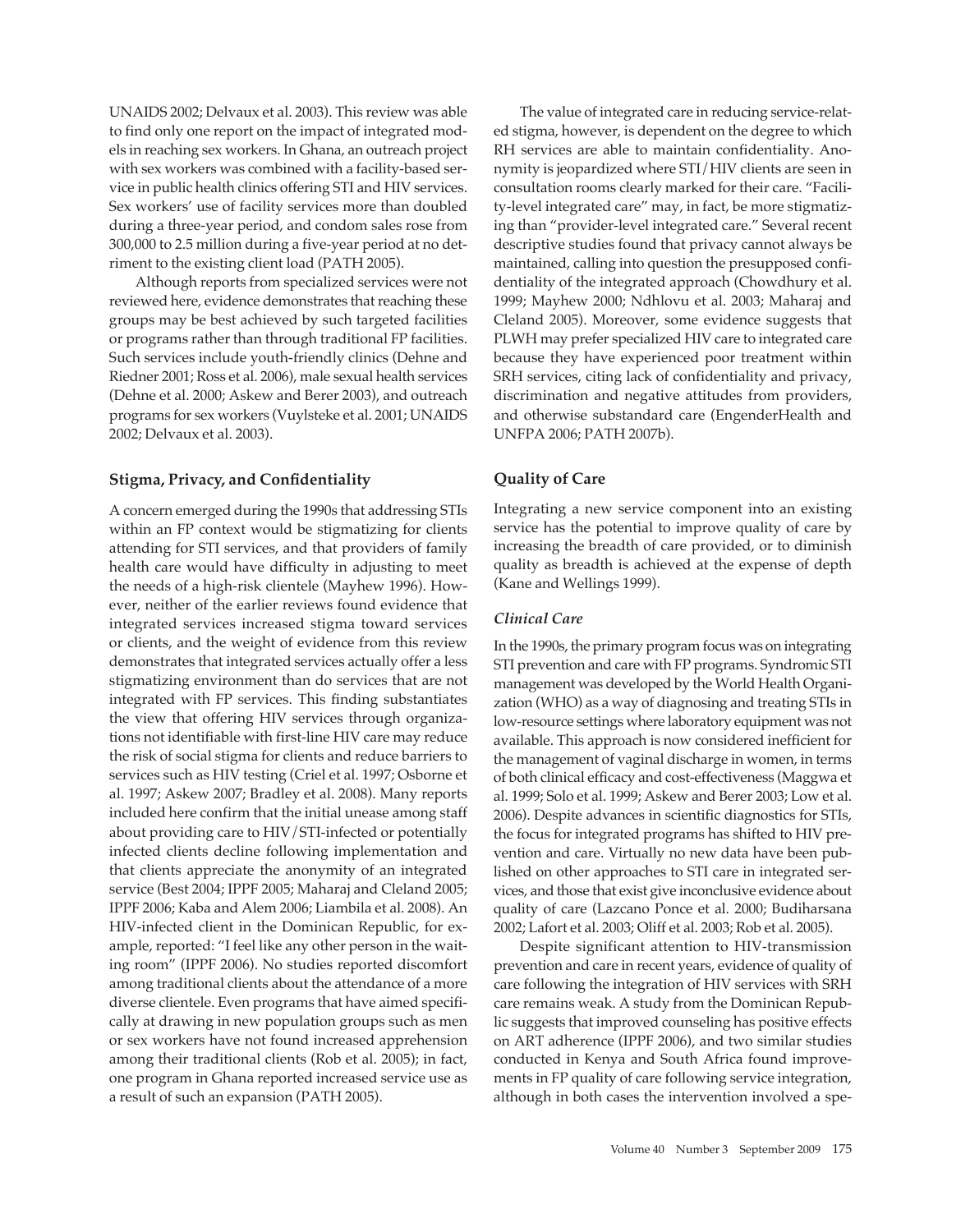cific training component aiming at improving quality (Mullick et al. 2006; Liambila et al. 2008). In light of the potential for a specialized approach to offer higher quality of care, the lack of comparisons between integrated and specialized services in terms of quality makes drawing conclusions difficult.

#### *Interpersonal Care*

Little evidence has been found that sheds light on the influence of service integration on the quality of interpersonal care or on how interpersonal care can influence the success of integrating HIV/STI care with FP services. The review by Dehne and his colleagues (2000) identified studies reporting that FP providers tend to impart STI information to clients at the end of a counseling session rather than integrating the material within it. They found evidence to suggest, however, that integrating STIprevention information with MCH–FP services improved providers' counseling skills and performance of FP services, despite initial concerns that an integrated approach might overload staff. Data continue to be weak, and no recent studies used in-depth interaction or conversation analysis to clarify the dynamics of client–provider interactions in an integrated model.

Although in theory RH providers already possess several of the technical and service skills they require to offer HIV-related information and services for transmission prevention (Askew and Berer 2003), evidence reveals the difficulties providers face in addressing STI/HIV prevention and conducting behavioral risk assessments for clients. A major barrier, documented in a variety of studies conducted in Africa, is providers' discomfort with discussing HIV-risk or sexual behavior with clients (Maggwa et al. 1999; Population Council 1999; Abdel-Tawab et al. 2000; Lafort et al. 2003; Creanga et al. 2007; Liambila et al. 2008). Nevertheless, a growing body of evidence suggests a positive benefit from including sexual health counseling within RH programs and the need for intensive training and reorientation of staff to improve their skills to undertake this counseling (Abdel-Tawab et al. 2000; Campbell and Lambey 2002; Helzner 2002; KIT n.d.).

### *Continuity and Coordination of Care*

Dehne and his colleagues (2000) found that services rarely offered clients STI treatment on site or provided them within the same visit or from the same provider who supplied FP services, even in settings where staff had been trained in syndromic management. Another South African study found that although providers reported greater continuity of care and reduced duplication of care following service integration, disjointed provision of services remained; clients in four out of eight facilities had to wait in separate lines for different services (Maharaj and Cleland 2005).

Particular difficulties were noted in providing integrated care to PLWH. Most initiatives to integrate HIV care seek to join it to primary-health-care services rather than to FP services (Criel et al. 1997; Gilks et al. 2006), and few good examples of integration of HIV care into FP/SRH services exist. HIV-infected clients of integrated SRH services in Brazil and Ethiopia reported their frustration at the poor coordination of care and the limitations of providers in addressing their holistic health needs (EngenderHealth and UNFPA 2006). Participants in this qualitative study reported that they often rely on (or would prefer) specialized HIV centers, but they also reported gaps in the provision of comprehensive SRH services in the specialized centers, which necessitate referrals to a reproductive health center.

Referrals from SRH to HIV services can also be problematic. In the Dominican Republic, an SRH service providing ART care found that referrals to hospitals for care for chronic conditions led to poor treatment in these facilities (IPPF 2006). HIV/AIDS organizations may also give a lukewarm reception to the provision of HIV care by the SRH service, with some staff questioning their own roles (IPPF 2005).

Service integration can, however, reduce the call for unnecessary referrals. A case-control study in Ghana reported a reduced need for referrals for STI treatment in integrated-case clinics (Fullerton et al. 2003), and the increased access to and uptake of component services noted above also indicates this benefit. A study that compared a referral model of HIV testing within the FP setting with an on-site model, however, found mixed results: although the on-site model was more effective at offering HIV testing, those attending the referral model were more likely to accept a test (Liambila et al. 2008). The authors suggested that this difference reflected a preference to be tested anonymously at a separate site, although qualitative data indicated that most clients preferred to be tested on site.

## **Organizational Effectiveness**

In general, integration of STI/HIV-transmission-prevention services has been more successful than has integration of care activities. Many studies demonstrate that difficulties with integrating care arise because of problems procuring and ensuring continuity of the equipment and supplies necessary for incorporating STI/HIV care into FP programs, which includes complex and expensive laboratory tests, and training or recruiting staff to use them (Askew and Maggwa 2002; Askew and Berer 2003; Fullerton et al. 2003; Lafort et al. 2003; Ndhlovu et al. 2003). Performing complex laboratory tests is generally not considered feasible in resource-constrained settings (UNFPA 2004b); yet, as discussed above, syndromic management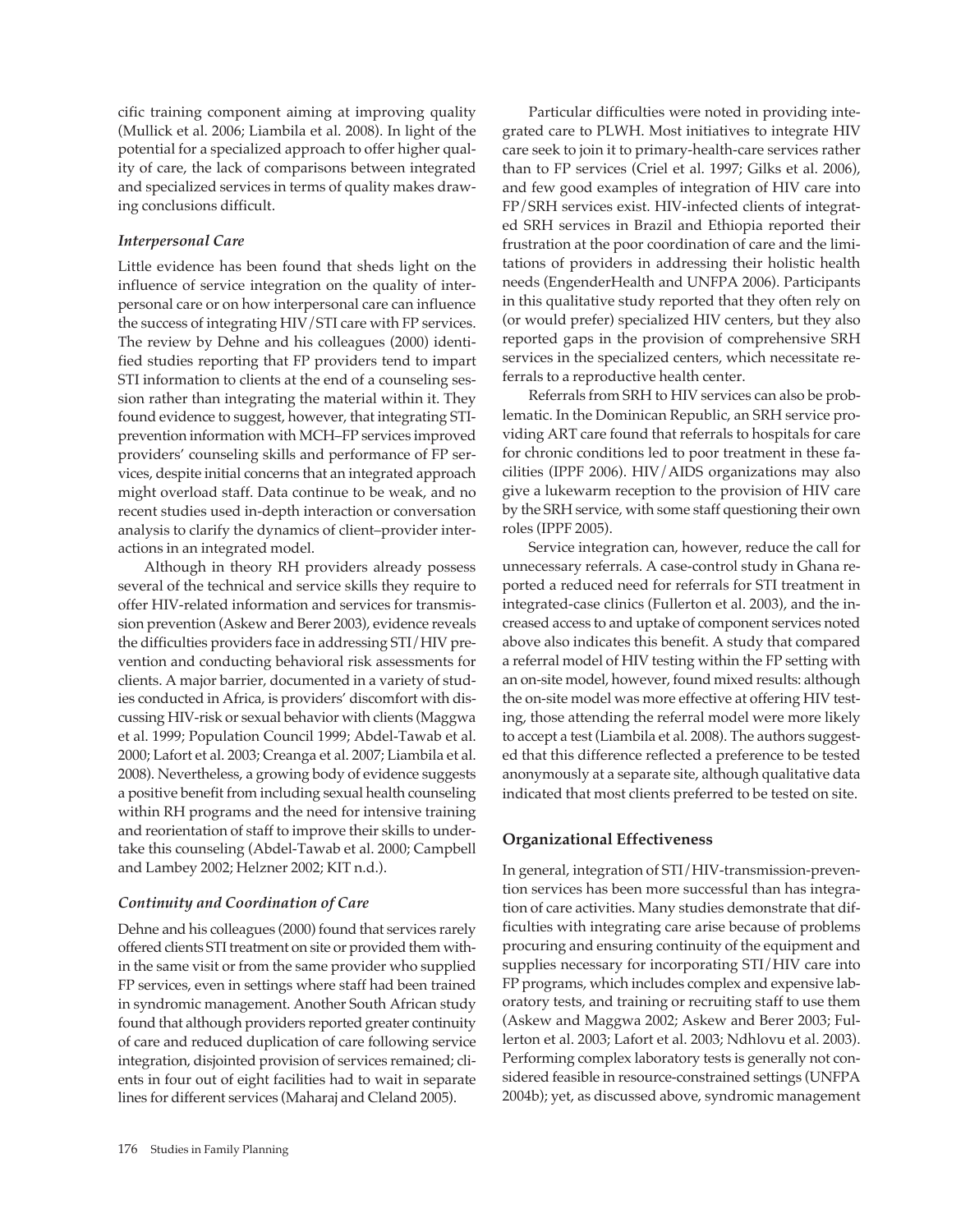is also inadequate. The recent development of point-ofcare diagnostic tests for syphilis is, therefore, an important advance that could lead to roll-out of these tests, especially in MCH facilities (WHO/TDR 2006).

Studies also point to a range of other barriers to program effectiveness. These include a lack of clear guidelines on what is to be integrated and how, as well as the failure to disseminate guidelines that have been developed (Population Council 1999; Mayhew et al. 2000; Oliff et al. 2003; Maharaj and Cleland 2005); the failure to revise clientmonitoring forms following the addition of new services (Population Council 1999); stock-outs of contraceptive supplies (including condoms) (Ndhlovu et al. 2003); inadequate supervision, including a lack of integrated training for supervisors (Ndhlovu et al. 2003; Oliff et al. 2003); long waiting times for services (Ndhlovu et al. 2003) and increased waiting times following the addition of new services (Liambila et al. 2008); lack of privacy for counseling (Ndhlovu et al. 2003; Maharaj and Cleland 2005); reliance on in-service training (as opposed to preservice education) for development of STI-management skills (Mayhew et al. 2000); inconsistent availability of client-education materials that often are not produced in local languages (Population Council 1999; Mayhew et al. 2000); and shortage of equipment (Population Council 1999; Maharaj and Cleland 2005). Finally, several studies showed STI/HIV drug-procurement problems were exacerbated by vertical program structures for FP, STI, and HIV programs and by separate budgetary flows, which led to parallel procurement mechanisms and uncoordinated programming (Mayhew 2000; Mayhew et al. 2000; Oliff et al. 2003).

The recent reports on the integration of HIV treatment with RH programs also suggest additional programmatic challenges. Although this review identified no strong study designs on this component of service integration, case-study reports suggest that sufficient preparation and time and significant resource investments are required to adapt facilities to HIV care (IPPF 2005; WHO et al. 2008). Critical challenges include procurement of laboratory equipment and services, such as CD4<del>'</del> counting machines and hematology analyzers, and reliance on external laboratory services and suppliers, particularly at smaller nongovernmental reproductive health facilities.

#### *Provider-related Issues*

A range of provider-related problems were identified in the 1996 and 2000 reviews that are borne out by later evidence. Studies from around the world identify poor or insufficient training and motivation (linked to poor supervision and management), heavy workloads, staff burnout, lack of incentives, and medical hierarchies as important constraints to the provision of integrated services (Mayhew 2000; Mayhew et al. 2000; Gichuhi et al. 2004; Maharaj 2004; Marchal et al. 2005; Abera and Asnake 2006; Kaba and Alem 2006; PATH 2007b; Liambila et al. 2008). These problems may be a result of increased client demand after service integration (although evidence of increasing demand following integration is mixed) or the provision of a more complex package of services, for which providers may be poorly trained and equipped.

In settings with high HIV prevalence, the impact of the HIV pandemic has been shown to have a considerable impact on staff capacity and motivation. HIV-related illness among staff is an additional barrier to service provision (Gichuhi et al. 2004; Ncayiyana 2004), and in some countries attrition of staff due to HIV/AIDS is deemed a serious system-wide constraint (Kober and Van Damme 2006; WHO 2006b; MSF 2007). Furthermore, within SRH facilities with newly integrated HIV services, the fear of occupational exposure and negative attitudes toward HIV-infected clients make some providers unenthusiastic about providing these service (Gichuhi et al. 2004; IPPF and UNFPA 2004; PATH 2007b).

Despite these constraints, a few studies have documented program improvements and successes where service integration is properly supported and supervised and sufficient time is allotted to deal with procurement, reporting, and training requirements (Fullerton et al. 2003; IPPF 2006; Creanga et al. 2007). Providers' and managers' involvement in planning for integrated care also has been shown to improve providers' satisfaction with and motivation for offering these services (Zondo et al. 2000; IPPF and UNFPA 2004). Some studies have shown that providers prefer integrated STI/HIV care, which enhances their own skills (Fullerton et al. 2003; WHO 2003; Stein et al. 2007; Liambila et al. 2008).

#### *Cost-effectiveness*

It is often assumed that integration of STI/HIV services with FP/MCH services could offer cost savings by sharing staff, facilities, equipment, and other administrative and overhead costs (Askew and Berer 2003). Indeed, the Mayhew (1996) review found several reports suggesting that integration yielded savings. Reliable costeffectiveness data remain sparse, however. Three costeffectiveness studies were identified for this review. The first, conducted in India, demonstrated significant savings because a relatively high proportion of clients (37 percent) accessed more than one service (Das et al. 2007). A South African study indicated that cost-effectiveness was achieved when clinic staff had sufficient time to provide HIV testing to all clients (Homan et al. 2006). A Kenyan study showed that adding HIV testing to FP services increased costs only marginally; the combined costs amounted to less than half the estimated costs of a stand-alone VCT site (Liambila et al. 2008). Two studies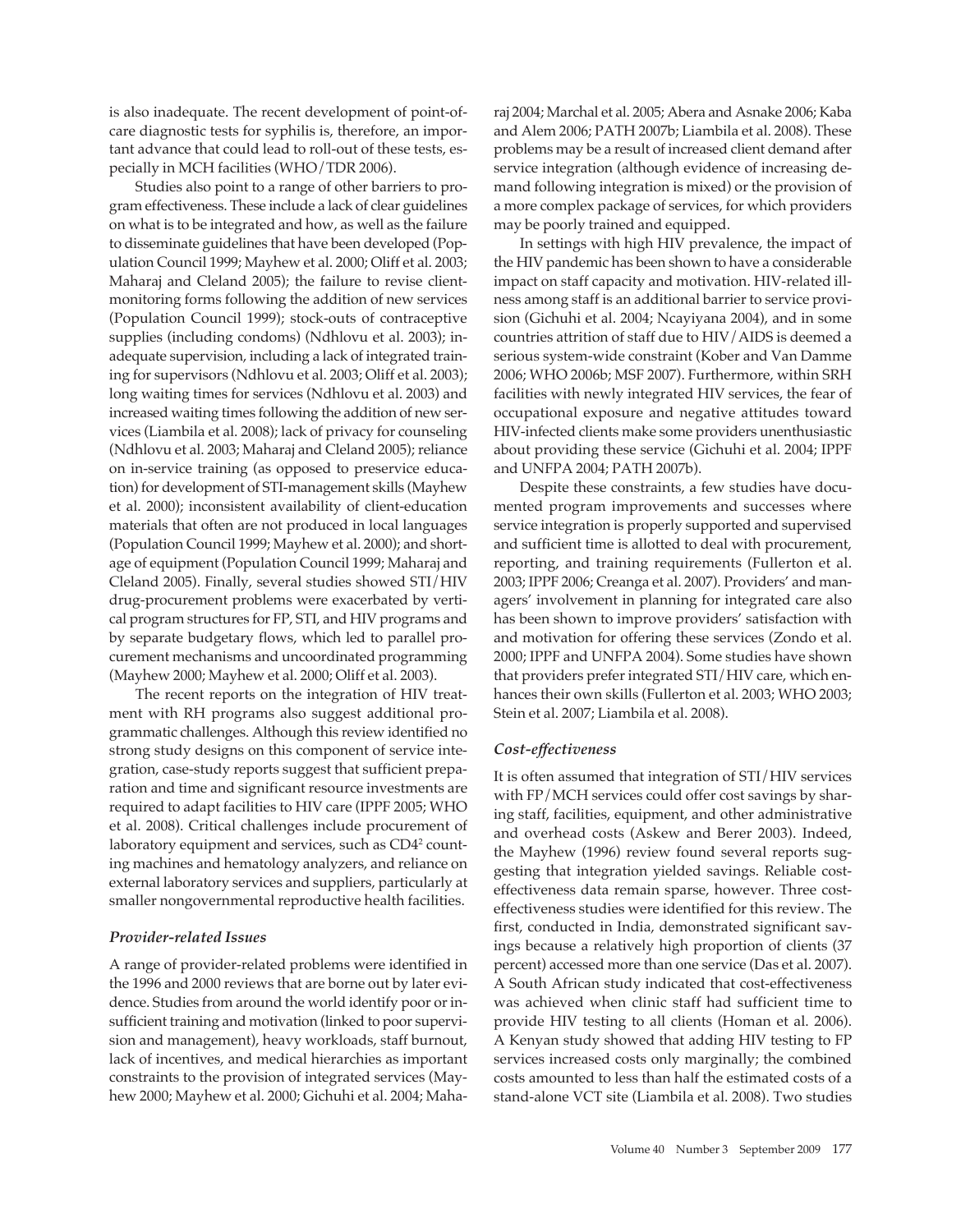pointed to the importance of staff having excess time before service integration begins if cost-effectiveness or improved productivity is to be achieved after new services are added (Janowitz et al. 2002; Foreit 2006).

#### **Impact on Health and Social Outcomes**

Few reliable data are available on the impact of integrated services on health or social and behavioral outcomes, partly because designing and implementing good controlled experimental studies is difficult and expensive. Although the review by Dehne and his colleagues (2000) found evidence that integrated services increased condom distribution, no evidence was found that this increase leads to improved protection from infection. Two recent pre- and post-test studies on integration of HIV testing into FP services in South Africa and Kenya reported significant increases in discussions of condom use and dual-protection counseling (Mullick et al. 2006; Liambila et al. 2008). The South African study also measured reported behaviors, and although the authors found increases in condom use at last sex in the group exposed to the "high-level" (full) service integration, those in the group that was referred elsewhere for HIV testing were significantly more likely than those in the group exposed to full service integration to report always using a condom, ever having had an HIV test, and testing of a partner (Mullick et al. 2006).

HIV testing and counseling also have been hypothesized to lead to a reduction in risk-taking behavior, but no studies that we identified presented a robust evaluation of this association, and some commentators have argued that the assumption that counseling alone can lead to behavior change is unrealistic and that multiple strategies are needed to produce any impact on HIV or STI incidence (Askew and Berer 2003). One multilevel regression analysis of clients' records in Ethiopia found that being attended by the same provider in the same room was positively associated with client-initiated HIV testing and negatively associated with clients' HIV infection, compared with being seen elsewhere in the facility (Bradley et al. 2008). Although the cross-sectional design and difficulty of controlling for potential confounders imply that the association may not be causal, this finding indicates that integrated services may be effective at increasing HIVtesting rates among those who otherwise have not sought to be tested on their own. Important, if limited, evidence is also emerging that promotion of FP for HIV-infected women (usually as part of FP/MCH services) can reduce pediatric HIV by preventing unwanted pregnancies, a strategy likely to be significantly more cost-effective than the provision of PMTCT (Sweat et al. 2004).

Apart from the exception noted above, no known data have been reported linking changes in STI/HIV incidence to the provision of integrated versus stand-alone services. This association may be impossible to document because of multiple confounders in field situations. Cohort surveys of clients using integrated and stand-alone services over time might be one means of obtaining such data, but no studies of this kind were found for this review.

# **Discussion**

The studies included in this review show that a range of different models of integrated service delivery is possible. They describe settings where care is integrated at the provider level (that is, one nurse, doctor, or community health worker offering a complete package), at the facility level (implying an internal referral, which may or may not occur at the time of the visit), and referral models where care is not integrated per se, but where effective linkages are maintained between services to ensure adequate coverage and continuity of care.

Overall, the evidence of the benefits of service integration is mixed for most outcomes. Although some reports have documented only positive outcomes, others, in particular the more detailed programmatic assessments, have described some of the challenges of providing highquality integrated care. Many of these structural challenges relate to weaknesses of health systems in general and are certainly not specific to RH care. Problems related to human resources, medical education and training, facility infrastructure, logistics, and service management have been demonstrated in a wide range of settings across the public health sector in developing countries (Hanson et al. 2003; WHO 2005b; Boulle and Ford 2007; Colombini et al. 2008). Addressing these systemic constraints simultaneously is necessary in order to support progress on improved SRH outcomes. Where successful program improvements have been made, they seem to have worked because sufficient time was taken to establish and support integrated service delivery and modify procurement, reporting, and other necessary systems.

Unfortunately, we found few studies that demonstrate how providers go about increasing the breadth of care and moving beyond the client's presenting condition. Some have observed that the full potential of integrated services cannot be realized given the pressures of long lines of clients and long waiting times for services (Maharaj and Cleland 2005). Such structural problems, therefore, undermine any attempt to shift from a task-oriented model to a more holistic model of health care. Management strategies, such as providing group counseling, must be fully explored as ways to ease pressure in busy clinics to allow flexibility in time given to individual clients. Moreover, the paucity of well-designed studies provides only weak evidence con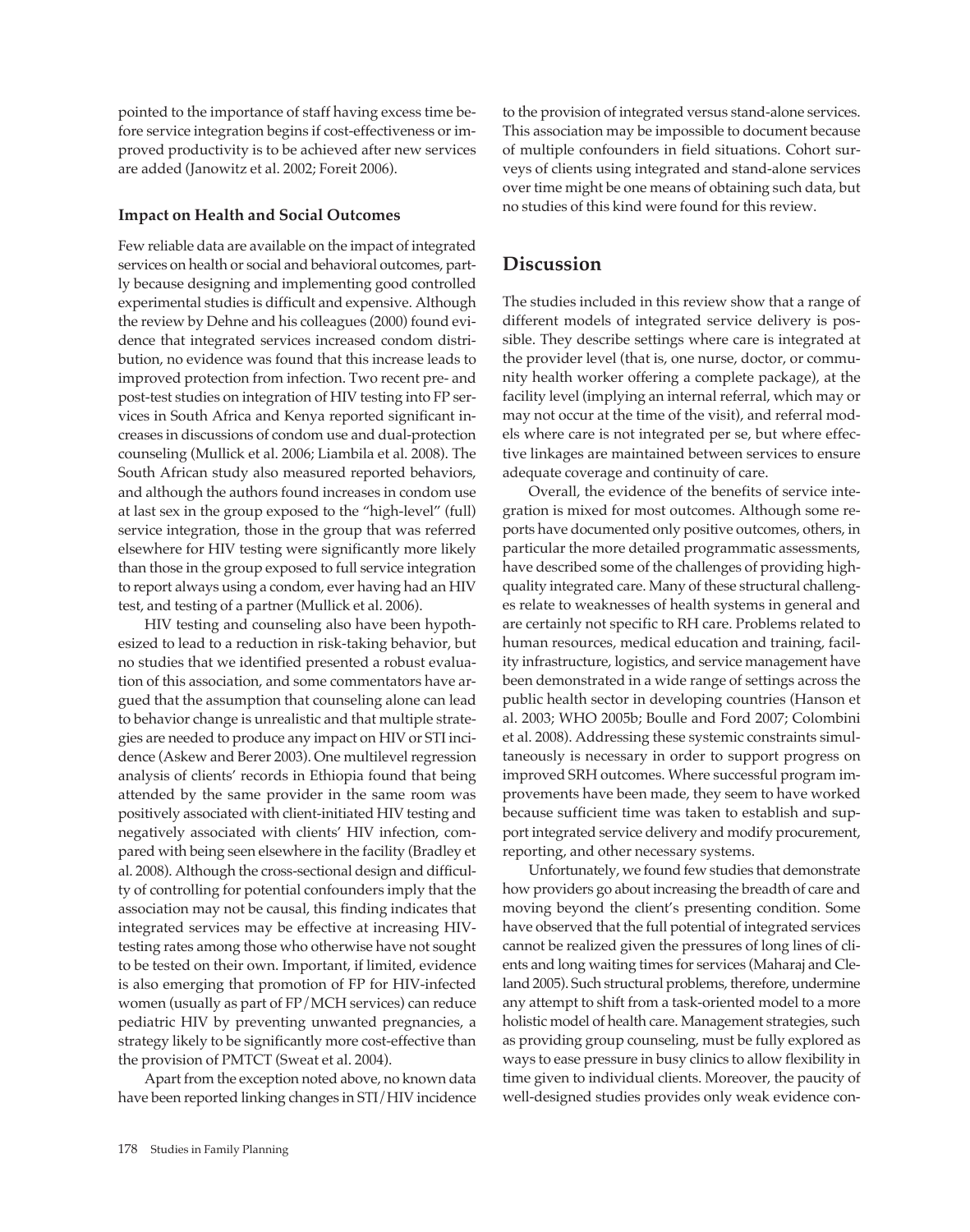cerning whether the integration of additional components reduces the quality of clinical care. Those studies that measured quality were combined with other interventions specifically designed to improve quality, so that the question of whether integrated services can provide clinical care as well as specialized facilities do remains unanswered.

The majority of studies and reports identified, including nearly all that were published in the past three or four years, were focused on the integration of HIV care and treatment with FP services. This focus stands in stark contrast to the research accumulated during the 1990s, which found a great deal of evidence on the integration of STI prevention, screening, and treatment with FP/RH services, but little on the integration of HIV into FP/RH services. This shift likely reflects international priorities and funding flows, but may also be a result of the demonstrated challenges involved in integrating STI care with FP/RH services in the 1990s and a subsequent shift away from this policy. Because new evidence on STI integration is limited, drawing conclusions on how the field has changed or on the effectiveness of new management algorithms in the FP/RH context is difficult.

This review also demonstrates that the dearth of strong study designs related to service integration continues despite calls to increase the strength of evidence on this topic. Although several studies have provided a detailed look at the process of integrated care, the lack of experimental designs and adequately controlled studies has made it difficult to evaluate the particular effect of an integrated-care model beyond that of specific or individual programmatic interventions and activities. As a consequence, measuring the impact of service integration on health and behavioral outcomes is especially problematic. Judging, for example, whether some of the positive outcomes reported are due to specific interventions such as provider training or to the integrated nature of care is impossible.

Of the potential pathways by which an integrated model of care may influence health outcomes, the best evidence has come from the addition of HIV testing to FP/RH care. Several studies demonstrate that this is a feasible and cost-effective model for scaling up access to testing. Conflicting evidence is found, however, regarding whether integration of HIV testing into FP/RH care is most effective when offered by the same provider, in the same room, through group pretest counseling, or by referral to a test site after initial counseling in the FP setting. Given the context-specific nature of service integration, further research is required to specify the circumstances under which different models may be most efficacious and cost-effective. The success in incorporating HIV testing into FP/RH suggests that this procedure may not be as complex as the integration of STI screening and treatment has proved to be. These documented successes may also be a result of significant funding investments that were not available for the STI-service-integration effort.

Integration of HIV care was found to be more problematic than was integration of HIV testing. The studies identified here highlight the complexity of caring for PLWH and show less obvious benefits for them, although they appreciated being able to access a diverse range of services. Stigma toward PLWH represents a considerable challenge, although the weight of evidence demonstrates that integrated services (that is, those not associated only with first-line HIV care) offer a less stigmatizing environment and make services more acceptable.

One other potential pathway to influencing STI or HIV incidence is through the promotion of condoms and other prevention modalities in the FP setting. The documented persistence of widespread missed opportunities in counseling, especially in the promotion of dual protection and discussion of sexual behavior and HIV risk, is of great concern in achieving this objective in high-prevalence settings. Success in this effort involves overcoming three key obstacles. First, services must shift away from a focus on married women and reach out to groups at higher risk. The evidence for this endeavor is mixed. Some positive findings related to increased male access have been documented in settings with high HIV prevalence, but the literature seems to indicate that programs that are successful in reaching these nontraditional clients are generally those that have "rebranded" as SRH programs. The effectiveness of this strategy is substantiated by studies conducted in developed countries where the success of sexual health services in reaching men and young people has been demonstrated (Greenhouse 1994; Hancock 2004; Kingston 2007).

Second, providers must be helped to overcome their inhibitions to sexuality counseling and engage in a more client-centered and holistic model of FP counseling. This review identified studies showing that FP providers in many different settings face difficulties in discussing sexual health with their clients, a finding that refutes the results of the review that documented successes in this area (Dehne et al. 2000). As one observer has noted, providers require intensive training, follow-up, and supervision in order to provide client-centered care and address sensitive sexual health issues (Helzner 2002). Some programs are starting to overcome these barriers, even in relatively conservative contexts, but further efforts are needed to scale up innovative strategies across the public sector in many countries. New training packages on sexuality counseling have been developed, but many are donor-dependent and restricted to small-scale in-service programs (WHO 2005a).

Third, in order to succeed with efforts to prevent infection transmission, FP providers must be able to promote condoms as an effective means of STI/HIV prevention and contraception (dual protection). The few studies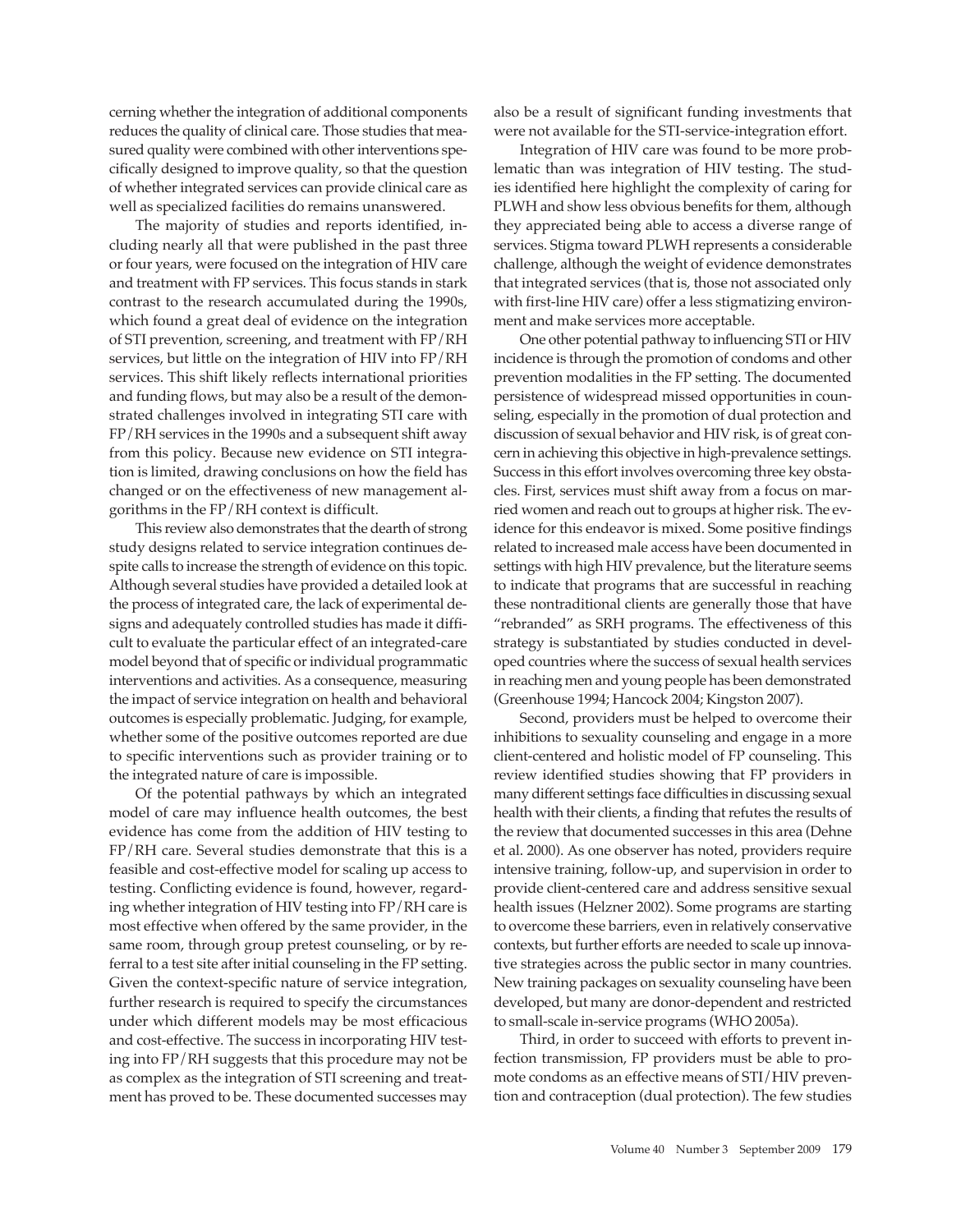that reported increases in condom use as an outcome also documented the use of innovative counseling methods and training courses for providers to promote barrier methods. Population-level studies have shown that condom use remains remarkably low across a range of countries where STI/HIV prevalence is moderate to high with few married women using condoms (Ali et al. 2004). Because more than half of HIV infections occur within marriage in most high-prevalence countries, the exclusive promotion of condoms to young people as a method of disease prevention, to the neglect of their contraceptive potential, remains problematic (Ali et al. 2004). Evidence shows that where condoms are being used by young married women (for example, in Uganda), they are used successfully as a contraceptive method rather than for disease prevention (Cleland and Ali 2006). Further service-based research is needed to explore how FP providers can promote condom use for both purposes and whether and how women are using them for both purposes.

The point should also be made that many of the programmatic success stories identified for this review come from clinics affiliated with the International Planned Parenthood Federation (IPPF). Given the Federation's focus on integrated SRH care, these successes are a testament to the significant efforts that it has made to offer a holistic range of SRH services. IPPF clinics, however, are generally run as private, nonprofit institutions, and in many instances charge fees to clients, who receive highquality SRH care in return. As several of the reports have shown, the investments required to provide this broad range of care are substantial, in particular the costs of HIV-treatment facilities. In addition to the concern about the fairness of charging higher fees to clients in some settings than in others, such services may depend on donor funding, and the scale-up of such high-quality models to serve the public sector must be evaluated more extensively than it has been to date. Nonetheless, the few costeffectiveness studies identified suggest that cost savings following service integration in the public sector are possible if large numbers of clients are accessing services or if providers have time to offer additional services.

Finally, some limitations of this review must be noted. Overall, little information on the coverage of integrated services is available by region or country. Although some countries have a national policy for rolling out integrated service delivery (for example, Kenya and South Africa), the extent to which integrated services are available remains largely unmeasured. Moreover, the majority of reports identified examine programs in sub-Saharan Africa; few studies of programs in Latin America and the Caribbean or Asia were identified. This limitation may reflect the funding focus of international research institutions or the confinement of our literature search to publications in English. In light of the context-specific nature

of service integration, in particular the importance of STI and HIV epidemiology in determining programmatic policies, most studies, unfortunately, are focused on one geographic region, albeit with some variance in STI and HIV prevalence. Given the global health-policy drive for service integration, it is still very important that further research be conducted in differing epidemiological and health-systems contexts. Lastly, the review did not cover new models of integration of FP services with emergent HIV services. In certain settings, introducing additional RH services into HIV/STI settings may be a more appropriate service model than the reverse, particularly in areas where epidemics are concentrated and where women in MCH/FP settings may not have a need for comprehensive STI/HIV care. In such settings, resources may be better placed in developing specialized services together with effective referral mechanisms.

# **Conclusion**

Overall, presenting solid conclusions about the most effective models of service integration or the best modalities for delivering a comprehensive range of SRH services is difficult, partly because of the context-specific nature of the effectiveness of health-care-delivery systems, but also because of limitations within and across the studies providing the evidence. Most studies in this review focus on the smallscale picture by evaluating specific interventions, rather than on models of care. They do not clarify, for example, whether (or under what circumstances) it is more efficacious and cost-effective for one provider to offer a full range of services (often termed "room-level" or "provider-level" integration), for clients to be referred to a more specialized provider within the same facility (termed "facility-level" integration), or for clients to be referred to specialized facilities for certain tasks. The impact of managing clients' SRH needs in different ways deserves a more careful evaluation, taking into account the context of the local health system and epidemiological profile. Moreover, in light of the drive to scale up access to HIV testing and treatment rapidly in countries with high HIV prevalence, more data are needed from carefully controlled studies to evaluate the process and impact of this newer form of service integration, in particular the delivery of antiretroviral therapy.

It seems likely that the existing health-service structure and capacity will determine the true effectiveness and cost-effectiveness of integrating care. Well-organized cross-referral mechanisms may, in fact, be more beneficial and cost-effective than offering multiple services through the same provider or the same facility, but this outcome must be determined by well-designed operational research evaluating and comparing different approaches to and models of care within specific contexts.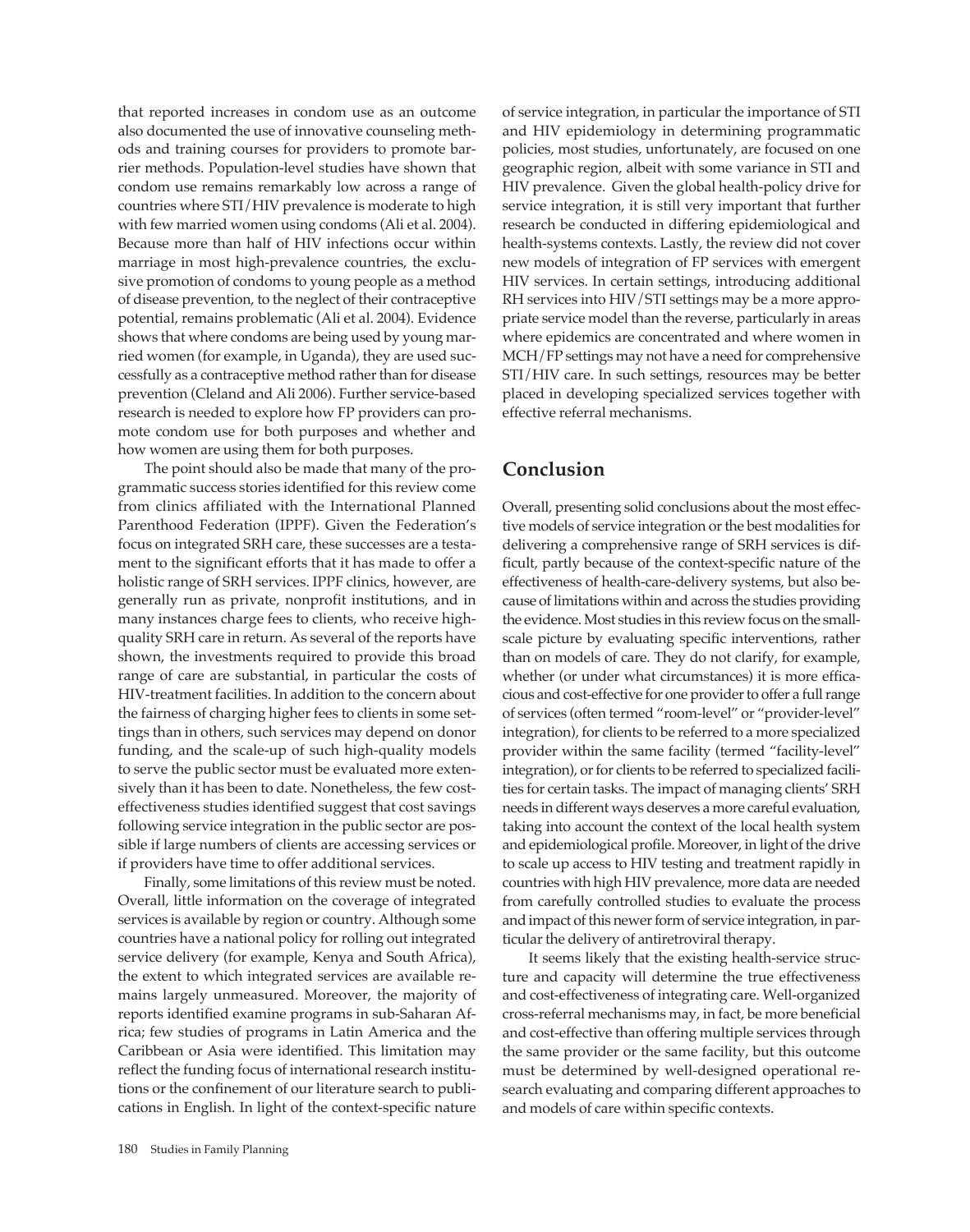# **Appendix**

|                                                  |                                                | Service-integration                                        |                                                                                                                                                                                                                                                                                                                                                                                                                                                 | Service-integration results                                                        |
|--------------------------------------------------|------------------------------------------------|------------------------------------------------------------|-------------------------------------------------------------------------------------------------------------------------------------------------------------------------------------------------------------------------------------------------------------------------------------------------------------------------------------------------------------------------------------------------------------------------------------------------|------------------------------------------------------------------------------------|
| Author (year)                                    | Country                                        | type                                                       | <b>Evaluation type</b>                                                                                                                                                                                                                                                                                                                                                                                                                          | reported <sup>a</sup>                                                              |
| Abdel-Tawab et al.<br>(2000)                     | Egypt                                          | Sexuality counseling<br>with FP                            | Controlled pre- and post-test intervention evaluation in six clinics:<br>contraceptive-update training for intervention and control (six clin-<br>ics); intervention providers (three clinics) received additional training<br>on gender and sexuality.<br>Mixed methods: focus-group discussions (FGDs); questionnaire;<br>observations during training; course evaluation forms; exit surveys<br>with clients ( $N = 503$ ); mystery clients. | Client satisfaction, provider at-<br>titudes, continuity of care                   |
| Abera and Asnake<br>(2006)                       | Ethiopia                                       | HIV-transmission pre-<br>vention/control with FP           | Complete methodology unclear, but using routine data from 32<br>hospitals and health centers for six months after intervention training care, access for PLWH, organi-<br>of providers and improving referral mechanisms.                                                                                                                                                                                                                       | Provider attitudes, continuity of<br>zational effectiveness                        |
| Adeokun et al.<br>(2002)                         | Nigeria                                        | STI/HIV-transmission<br>prevention with RH                 | Pre- and post-test of intervention promoting dual-protection coun-<br>seling and female and male condoms (provider training, dual-protec- services, quality of care, health<br>tion-counseling protocol, female condom provision, supervision).<br>Mixed methods: structured clinical observations; interviews and<br>focus-groups discussions with providers and clients.                                                                      | Provider attitudes, uptake of<br>outcomes                                          |
| Arens et al. (2002)                              | Nepal                                          | FP expanding to RH<br>approach                             | Case-study report using routine data (no clear evaluation) for program Provider attitudes, uptake of serv-<br>to reorient the provision of care within a rural family-welfare project.                                                                                                                                                                                                                                                          | ices, organizational effectiveness                                                 |
| Best (2004)                                      | Cambodia                                       | <b>VCT with RH</b>                                         | Case-study report using some routine data (no clear evaluation)<br>after intervention (including staff training, clinic reorganization, refer- uptake of services, continuity of<br>ral mechanisms).                                                                                                                                                                                                                                            | Client satisfaction, stigma,<br>care, population coverage                          |
| Bradley et al. (2008) Ethiopia                   |                                                | <b>VCT with RH</b>                                         | Cross-sectional multivariate analysis of VCT/RH service-use data<br>(retrospective case review) ( $N = 30,257$ : 16,043 men, 14,214<br>women) for a 21-month period, taken from VCT clinic log books.<br>Explored associations between service-delivery model and out-<br>comes (including HIV testing rates).                                                                                                                                  | Uptake of services, continuity of<br>care, population coverage, health<br>outcomes |
| Budiharsana (2002)                               | Indonesia                                      | <b>RTIs with FP</b>                                        | Pre- and post-test in two health centers (hospital outpatient unit and Quality of care, uptake of serv-<br>community FP unit).<br>Mixed methods: interviews with providers; retrospective medical<br>review; clinical observations; facility observations.                                                                                                                                                                                      | ices, continuity of care, health<br>outcomes                                       |
| Campbell and Lam-<br>bey (2002)                  | Belize                                         | from an FP clinic                                          | Sexual health outreach Case-study report using some routine data (no clear evaluation),<br>after program intervention to reorient FP services.                                                                                                                                                                                                                                                                                                  | Provider motivation, uptake of<br>services, social outcomes                        |
| Chege (2001)                                     | Ghana                                          | STI/HIV-transmission<br>prevention using FP<br><b>CHWs</b> | Cross-sectional evaluation of community-based FP program.<br>Mixed methods (survey with CBD agents ( $N = 301$ ), supervisors<br>$(N = 27)$ , clinicians $(N = 20)$ ; clinical observations $(N = 51)$ ; focus-group<br>discussions with community members, former agents, and clients.                                                                                                                                                         | Uptake of services, continuity of<br>care, population coverage                     |
| Chowdhury et al.<br>(1999)                       | Bangladesh                                     | settings                                                   | RTI treatment within FP Cross-sectional situation analysis in 46 purposively selected FP clinics.<br>Mixed methods: 172 clinical observations during two-month period;<br>interviews with 112 doctors and family welfare visitors.                                                                                                                                                                                                              | Quality of care, uptake of serv-<br>ices, organizational effectiveness             |
| Creanga et al.<br>(2007)                         | Ethiopia                                       | Integrated services<br>provided by CHWs                    | Cross-sectional survey with community-based FP agents ( $N = 340$ )<br>to analyze the determinants of integrated care provision.                                                                                                                                                                                                                                                                                                                | Provider motivation, uptake of<br>services                                         |
| Das et al. (2007)                                | India                                          | <b>VCT with RH</b>                                         | Pre- and post-test following integration of previously separate VCT<br>and RH services (two-year analysis) using economic methods<br>(contribution margin analysis of costs and revenues, including labor,<br>supplies, materials, equipment, infrastructure).                                                                                                                                                                                  | Uptake of services, continuity of<br>care, organizational effectiveness            |
| EngenderHealth and Brazil<br><b>UNFPA (2006)</b> | Ethiopia<br>Ukraine                            | Services for PLWH                                          | Multicountry qualitative study (cross-sectional).<br>Mixed methods (in-depth interviews, FGDs) to study challenges HIV-<br>infected women (including adolescents) face in accessing SRH care.<br>Included male partners, providers, and people with influence on policy.                                                                                                                                                                        | Client satisfaction, stigma, conti-<br>nuity of care, access for PLWH              |
| Foreit (2006)                                    | <b>Bolivia</b><br>Honduras<br>India<br>Senegal | Systematic screening<br>in RH                              | Evaluation of intervention using screening checklist in clinics.<br>India: controlled pre- and post-test; Bolivia, Honduras,<br>Senegal: pre- and post-test, no controls.                                                                                                                                                                                                                                                                       | Provider motivation, uptake of<br>services                                         |
| Fullerton et al.<br>(2003)                       | Ghana                                          | STI and PAC with FP                                        | Mixed methods: Post-hoc case-control study using clinic service<br>statistics.<br>Cases ( $N = 24$ ): facilities where providers trained in STI and PAC; Con- continuity of care, population<br>trol $(N = 19)$ : sites similar in size, locality, and ownership. Structured<br>interviews with providers and managers ( $N = 48$ ) and clients ( $N = 37$ ).                                                                                   | Client satisfaction, provider<br>motivation, uptake of services,<br>coverage       |

#### **Table A1** Summary of service-integration studies reviewed

ART = Antiretroviral therapy. CBD = Community-based distribution. CHW = Community health worker. FGD = Focus-group discussion. FP/MCH = Family planning/ maternal and child health. HTC = HIV testing and counseling. IDI = In-depth interview. PAC = Postabortion care. PHC = Public health clinic. PLWH = People living with HIV/AIDS. RCT = Randomized controlled trial. RTI = Reproductive tract infection. SRH = Sexual and reproductive health. STI = Sexually transmitted infection. VCT = Voluntary counseling and testing.<br>ª Results reported according to review framework: (1) client satisfaction; (2) uptake of services; (3) reach to nontraditional population groups (men, adolescents, sex

workers); (4) STI/HIV-related stigma; (5) quality of care (clinical, interpersonal, and continuity of care); (6) organizational effectiveness (including views of providers about cost-effectiveness); and (7) behavioral, health, and social outcomes. (continued)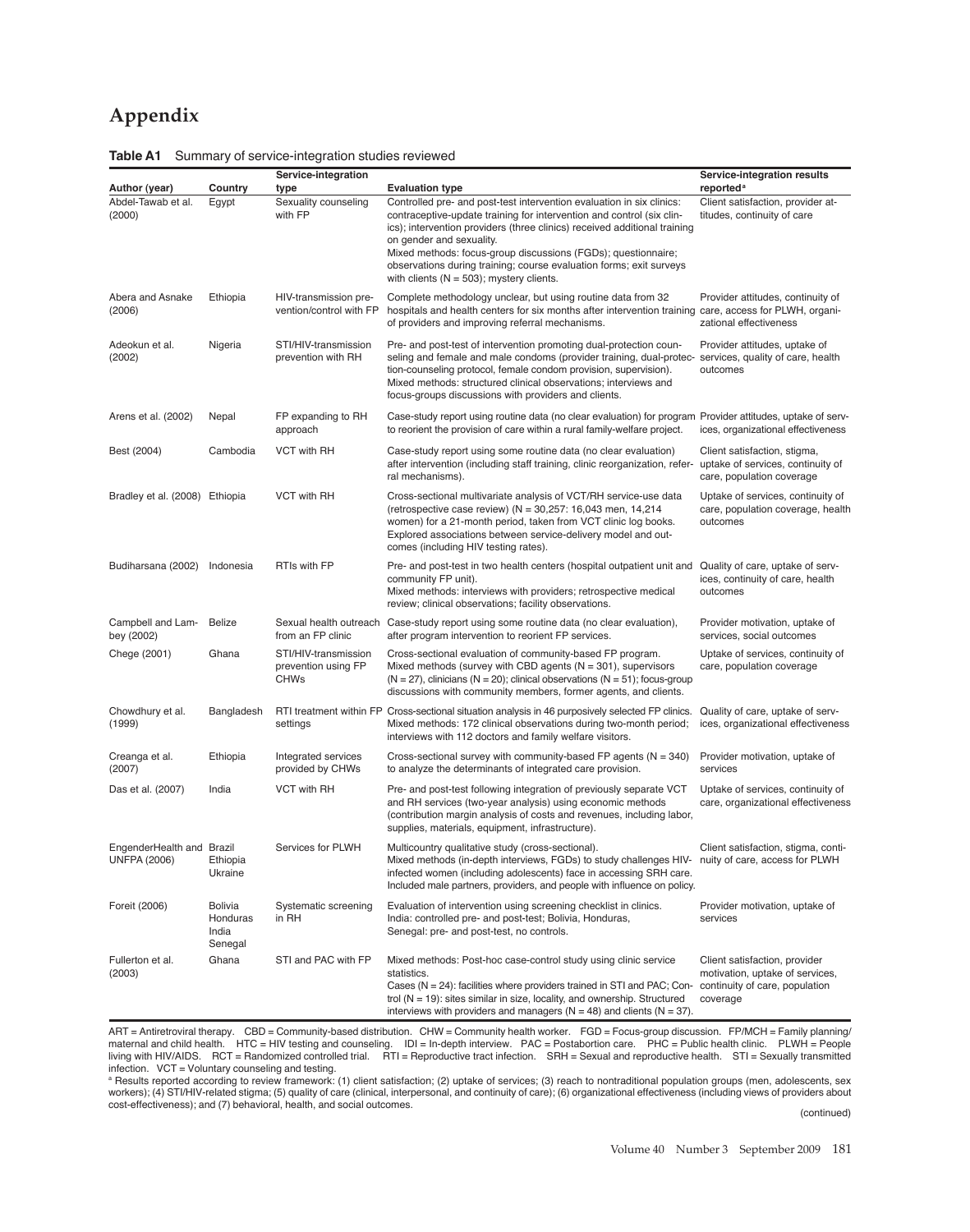#### **Table A1** (continued)

|                                            |                             | Service-integration                                                |                                                                                                                                                                                                                                                                                                                                                                                                         | Service-integration results                                                                                                                |
|--------------------------------------------|-----------------------------|--------------------------------------------------------------------|---------------------------------------------------------------------------------------------------------------------------------------------------------------------------------------------------------------------------------------------------------------------------------------------------------------------------------------------------------------------------------------------------------|--------------------------------------------------------------------------------------------------------------------------------------------|
| Author (year)<br>Homan et al. (2006)       | Country<br>South Africa     | type<br>VCT with FP                                                | <b>Evaluation type</b><br>Controlled pre- and post-test using cost-effectiveness analysis of                                                                                                                                                                                                                                                                                                            | reported <sup>a</sup><br>Organizational effectiveness                                                                                      |
|                                            |                             |                                                                    | representative sample of 18 clinics: six for full-service integration,<br>six for partial, and six for control.                                                                                                                                                                                                                                                                                         |                                                                                                                                            |
| IPPF (2003a)                               | Ethiopia                    | Integrated SRH serv-<br>ices (clinics, outreach,<br>youth centers) | Descriptive case study using routine monitoring and evaluation<br>(unclear design).                                                                                                                                                                                                                                                                                                                     | Quality of care, continuity of<br>care, population coverage, ac-<br>cess for PLWH                                                          |
| IPPF (2003b)                               | Ghana                       | Integrated youth SRH<br>service                                    | Descriptive case study using routine monitoring and evaluation<br>(unclear design) of integrated approach (recreation, FP, PAC,<br>pregnancy testing, STI management, HIV prevention).                                                                                                                                                                                                                  | Population coverage, health<br>outcomes                                                                                                    |
| IPPF (2003c)                               | Sudan                       | Integrated SRH<br>services                                         | Descriptive case study using routine monitoring and evaluation<br>(unclear design).                                                                                                                                                                                                                                                                                                                     | Quality of care, population<br>coverage                                                                                                    |
| <b>IPPF (2005)</b>                         | Kenya<br>Rwanda             | HIV care with SRH                                                  | Descriptive case study of new model using routine monitoring and<br>evaluation data (unclear methodology).<br>Includes on-site model (Kenya) and referral model (Rwanda).                                                                                                                                                                                                                               | Stigma, uptake of services,<br>access for PLWH, continuity of<br>care, organizational effectiveness                                        |
| <b>IPPF</b> (2005 and<br>2006)             | Dominican<br>Republic       | HIV care with SRH                                                  | Pre- and post-test after integration of HIV care/ART into clinics.<br>Mixed methods: survey with providers, FGDs with clients, cost-<br>effectiveness analysis, service-use statistics.                                                                                                                                                                                                                 | Quality of care, client satisfac-<br>tion, stigma, access for PLWH,<br>health outcomes, organizational<br>effectiveness                    |
| <b>IPPF and UNFPA</b><br>(2004)            | Ethiopia<br>India<br>Rwanda | <b>VCT with FP/RH</b>                                              | Case studies with no clear evaluation.                                                                                                                                                                                                                                                                                                                                                                  | Provider motivation, popula-<br>tion coverage, organizational<br>effectiveness                                                             |
| Janowitz et al.                            | Zimbabwe                    | RTI with RH                                                        | Pre- and post-test after training intervention (RTI syndromic man-                                                                                                                                                                                                                                                                                                                                      | Organizational effectiveness                                                                                                               |
| (2002)                                     |                             |                                                                    | agement).<br>Mixed methods: clinical observations, provider interviews, time-<br>motion study after retraining (one-week observation).                                                                                                                                                                                                                                                                  |                                                                                                                                            |
| Kaba and Alem<br>(2006)                    | Ethiopia                    | VCT with young peo-<br>ple's RH                                    | Cross-sectional rapid assessment in five youth centers using docu-<br>ment review, FGDs with clients, IDIs with young people and provid-<br>ers, clinical observations.                                                                                                                                                                                                                                 | Client satisfaction, provider<br>motivation, stigma, uptake of<br>services, population coverage                                            |
| Lafort et al. (2003b)                      | Côte d'Ivoire STI with FP   |                                                                    | Cross-sectional mixed-methods study: serological survey to measure<br>STI prevalence and validity of treatment algorithms ( $N = 358$ ); clinic<br>evaluation (in 13 facilities) using client exit interviews ( $N = 200$ );<br>direct observations ( $N = 215$ ); monitoring of workload, equipment,<br>and supplies; interviews with program managers and providers.                                  | Quality of care, client satisfac-<br>tion, provider motivation, uptake<br>of services, continuity of care,<br>organizational effectiveness |
| Lazcano Ponce<br>et al. (2000)             | Mexico                      | STI risk assessment<br>for FP clients (IUD<br>users)               | RCT, with clients randomized to standard practice (control)<br>$(N = 1,033)$ and integrated counseling (intervention group) ( $N = 1,074$ ).<br>Twenty-minute individual counseling session, physical exam, and<br>STI screening for women in intervention group.<br>Two-day training for nurses.                                                                                                       | Health outcomes                                                                                                                            |
| Liambila et al.<br>(2008)                  | Kenya                       | HTC with FP                                                        | Pre- and post-test.<br>Mixed methods: clinical observations ( $N = 554$ baseline, 530 end-<br>line), client exit survey ( $N = 552$ baseline, 530 endline), FGDs with<br>providers, costing analysis, health-facility assessment.                                                                                                                                                                       | Quality of care, client satisfac-<br>tion, provider motivation, health<br>outcomes, organizational ef-<br>fectiveness                      |
| Maggwa et al.<br>(1999)                    | Zimbabwe                    | STI with FP                                                        | Cross-sectional (baseline) study to evaluate RTI management.<br>Mixed methods: checklist and observations, routine monitoring,<br>collection of RTI specimens, behavioral risk-assessment checklist,<br>cost-effectiveness analysis of RTI service provision, questionnaire<br>to providers ( $N = 14$ ) and clients ( $N = 154$ ).                                                                     | Client satisfaction, provider<br>motivation, uptake of services,<br>organizational effectiveness                                           |
| Maharaj and Cleland South Africa<br>(2005) |                             | STI/HIV with FP/MCH                                                | Cross-sectional mixed-methods study in eight government facilities:<br>four rural, four urban.<br>Mixed methods: inventory, key-informant interviews with senior staff, uptake of services, continuity of<br>FGDs with providers, semistructured interviews with staff ( $N = 40$ ),<br>exit interviews with clients ( $N = 300$ : 100 with FP clients, 100 with<br>MCH clients, 100 with STI clients). | Quality of care, client satisfac-<br>tion, provider motivation, stigma,<br>care, health outcomes, organiza-<br>tional effectiveness        |
| Mayhew (2000)                              | Ghana                       | STI with FP/MCH                                                    | Cross-sectional policy analysis.<br>Mixed methods: documentary analysis, key-informant and semi-<br>structured interviews with staff in 27 facilities in six districts ( $N = 94$ ),<br>interviews and informal conversations with 37 community members,<br>five FGDs in two villages (two male, three female groups).                                                                                  | Quality of care, provider motiva-<br>tion, stigma, continuity of care,<br>organizational effectiveness                                     |
|                                            | South Africa<br>Zambia      | Mayhew et al. (2000) Ghana Kenya STI/HIV with FP/MCH               | Cross-sectional comparative multicountry policy analysis.<br>Mixed methods: document review, semistructured interviews with<br>officials, structured survey of 20 health facilities from one region<br>or province in each country, data from situation-analysis surveys<br>(nationally representative sample of health facilities).                                                                    | Quality of care, organizational<br>effectiveness                                                                                           |
| Mphuru et al. (2006) Tanzania              |                             | <b>VCT with RH</b>                                                 | Unclear design, only routine data collected.                                                                                                                                                                                                                                                                                                                                                            | Stigma, population coverage,<br>access for PLWH                                                                                            |

(continued)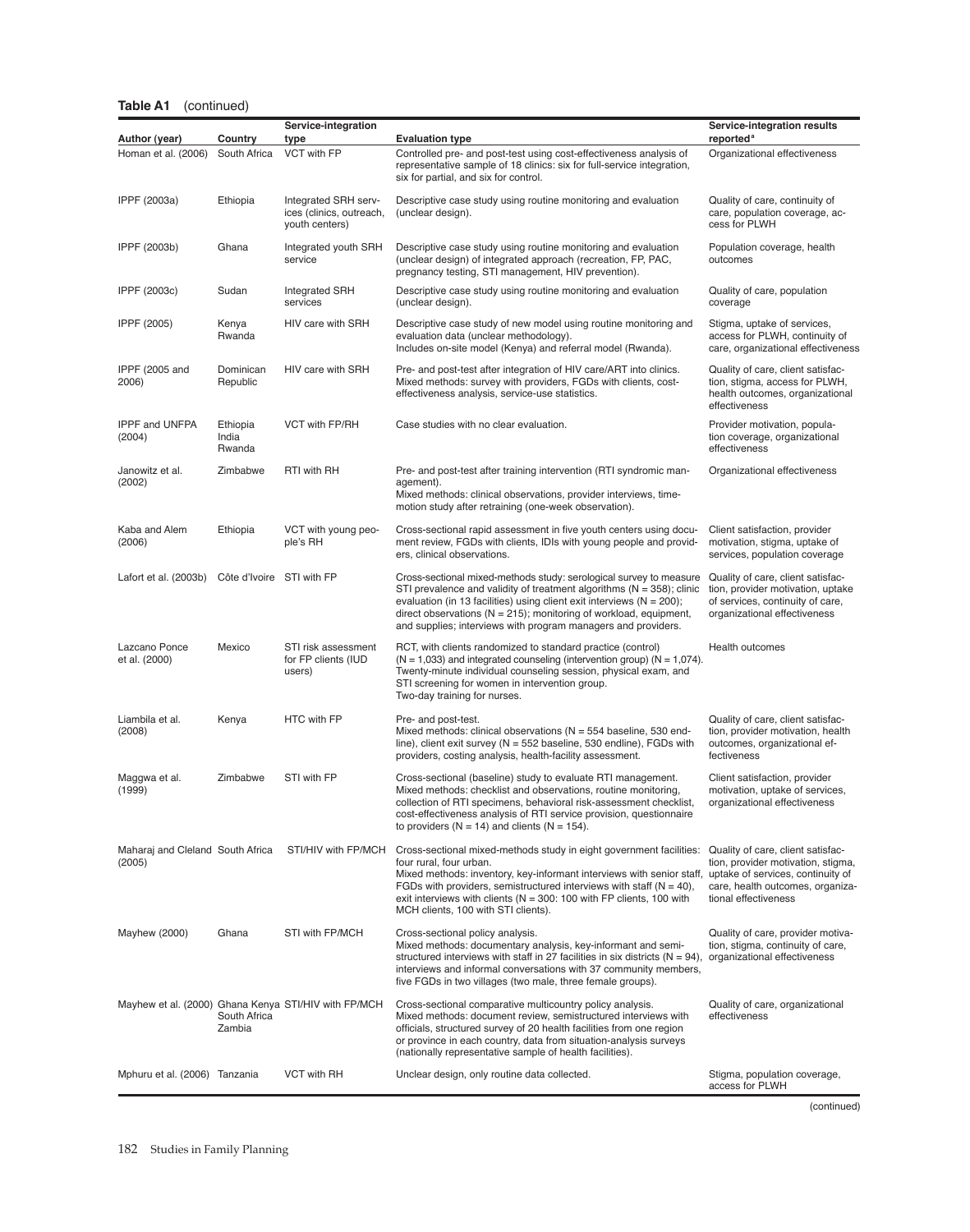#### **Table A1** (continued)

|                                     |                                                              | Service-integration                                                        |                                                                                                                                                                                                                                                                                                                                                                                                                                                                          | Service-integration results                                                                      |
|-------------------------------------|--------------------------------------------------------------|----------------------------------------------------------------------------|--------------------------------------------------------------------------------------------------------------------------------------------------------------------------------------------------------------------------------------------------------------------------------------------------------------------------------------------------------------------------------------------------------------------------------------------------------------------------|--------------------------------------------------------------------------------------------------|
| Author (year)                       | Country                                                      | type                                                                       | <b>Evaluation type</b>                                                                                                                                                                                                                                                                                                                                                                                                                                                   | reported <sup>a</sup>                                                                            |
| Mullick et al. (2006)               | South Africa                                                 | VCT and STI/HIV-<br>transmission<br>prevention with FP                     | Controlled pre- and post-test. Phase I: six "high-level" integrated<br>(full service integration), six "low-level" (referral model), and six<br>control clinics. Phase II: six best-model and six control clinics.<br>Mixed-methods: questionnaire with clients ( $N = 369$ ), clinical obser-<br>vations (pre: $N = 374$ , post: $N = 366$ ).<br>Both intervention groups standardized and strengthened using a<br>counseling algorithm and job aid.                    | Quality of care, uptake of serv-<br>ices, continuity of care, health<br>outcomes                 |
|                                     |                                                              | Ndhlovu et al. (2003) South Africa STI/HIV with FP/MCH                     | Cross-sectional study.<br>Mixed-methods: clinic observations, interviews with providers, exit in-<br>terviews with clients, clinical observations (client-provider interactions).                                                                                                                                                                                                                                                                                        | Quality of care, client satisfac-<br>tion, uptake of services, organi-<br>zational effectiveness |
| Odeh et al. (2005)                  | Zimbabwe                                                     | <b>HIV-transmission</b><br>prevention with<br>FP/CBD services              | Controlled pre- and post-test of intervention with CBD workers.<br>Unclear methodology (routine data used).                                                                                                                                                                                                                                                                                                                                                              | Uptake of services, continuity of<br>care, health outcomes                                       |
| Oliff et al. (2003)                 | Tanzania                                                     | Integration of RH<br>services                                              | Cross-sectional policy analysis to evaluate implementation of inte-<br>grated RH services.<br>Mixed methods: document review, interviews with stakeholders<br>$(N = 52)$ , FGDs with regional and district stakeholders.                                                                                                                                                                                                                                                 | Quality of care, provider motiva-<br>tion, organizational effective-<br>ness                     |
| PATH (2007b)                        | India                                                        | SRH with HIV<br>prevention and care                                        | Cross-sectional situational assessment in four states (Andhra<br>Pradesh, Bihar, Maharashtra, Uttar Pradesh).<br>Mixed methods: participatory mapping with sex workers ( $N = 552$ ),<br>young people ( $N = 717$ ), and PLWH ( $N = 276$ ); semistructured inter-<br>views with service providers ( $N = 159$ ) and policymakers ( $N = 60$ ).                                                                                                                          | Client satisfaction, provider<br>motivation, stigma, population<br>coverage, access for PLWH     |
| <b>Population Council</b><br>(1999) | Botswana<br>Ghana<br>Kenya<br>Tanzania<br>Zambia<br>Zimbabwe | STI/HIV with FP/MCH                                                        | Cross-sectional operations research (compilation).<br>Mixed methods: inventory, provider and client interviews and sur-<br>veys, clinical observations.                                                                                                                                                                                                                                                                                                                  | Quality of care, client satisfac-<br>tion, provider motivation, uptake<br>of services            |
| Rob et al. (2005)                   | Bangladesh                                                   | Integrated RH services<br>with focus on men                                | Controlled pre- and post-test, with eight intervention clinics and four Quality of care, client satisfac-<br>control sites.<br>Mixed methods: inventory, routine data, client exit interviews ( $N = 286$<br>men, 300 women), FGDs ( $N = 23$ ) with community leaders and male<br>community members, interviews with providers (service providers<br>and field-workers) ( $N = 127$ preintervention, 163 post-intervention).                                            | tion, stigma, uptake of services,<br>population coverage                                         |
| Shittu et al. (2002)                | Nigeria                                                      | FP with RH                                                                 | Unclear design: case study with routine data from one hospital<br>where innovative holistic service-delivery model was used.                                                                                                                                                                                                                                                                                                                                             | Uptake of services, population<br>coverage                                                       |
| Solo et al. (1999)                  | Kenya                                                        | STI with FP/MCH                                                            | Mixed methods to evaluate syndromic<br>Cross-sectional study.<br>management: routine data analysis, document review, IDIs with<br>management team, situation analysis, FGDs.                                                                                                                                                                                                                                                                                             | Client satisfaction, provider<br>motivation, health outcomes                                     |
| Sun et al. (2000)                   | China                                                        | STI/HIV-transmission<br>prevention with FP                                 | Cluster RCT with two intervention and two control villages and<br>townships (two in each) to evaluate intervention for youth using<br>FP workers (clinic and outreach). Townships matched; all young<br>residents in the selected villages recruited ( $N = 710$ ); baseline and<br>follow-up evaluations (after 12 months).<br>Mixed methods: self-administered questionnaire (at school), FGDs<br>with young people and providers (38 participants lost to follow-up). | Provider motivation, health<br>outcomes                                                          |
| WHO et al. (2008)                   | Kenya                                                        | VCT and ART with<br><b>SRH</b> services                                    | Unclear design: case-study report of experience with new model.                                                                                                                                                                                                                                                                                                                                                                                                          | Stigma, uptake of services,<br>population coverage, organiza-<br>tional effectiveness            |
| Zondo et al. (2000)                 |                                                              | South Africa FP with PHC and<br>hospital-based care<br>(local authorities) | Unclear design: case-study report on work of three local authorities<br>to integrate care at primary level.                                                                                                                                                                                                                                                                                                                                                              | Client satisfaction, continuity of<br>care, organization effectiveness                           |

## **Notes**

- 1 "MeSH" (Medical Subject Headings) is the US Library of Medicine's list of terms used for indexing articles for MEDLINE/PubMed.
- 2 Because HIV infection reduces the number of CD4 cells (or T cells containing CD4 receptors), which help the body fight infection, a CD4 count provides a measure of progression of HIV infection.

# **References**

- Abdel-Tawab, Naha, Laila Nawar, Hala Youssef, and Dale Huntington. 2000. "Integrating issues of sexuality into Egyptian family planning counseling." Cairo: Population Council.
- Abera, Yared and Mengistu Asnake. 2006. "Integrating family planning in VCT and PMTCT sites: The experience of Pathfinder International-Ethiopia in Amhara National Regional State." Paper presented at conference on Linking Reproductive Health, Family Planning and HIV/AIDS in Africa, Addis Ababa, 9–10 October.
- Adeokun, Lawrence, Joanne Mantell, Eugene Weiss, et al. 2002. "Promoting dual protection in family planning clinics in Ibadan, Nigeria." *International Family Planning Perspectives* 28(2): 87–95.
- Ali, Mohamed M., John Cleland, and Iqbal Shah. 2004. "Condom use within marriage: A neglected HIV intervention." *Bulletin of the World Health Organization* 82(3): 180–186.
- Arens, Tom, Denise Caudill, Saraswati Gautam, Nicole Haberland, and Gopal Nakarmi. 2002. "'If many push together, it can be done': Reproductive health and women's savings and credit in Nepal."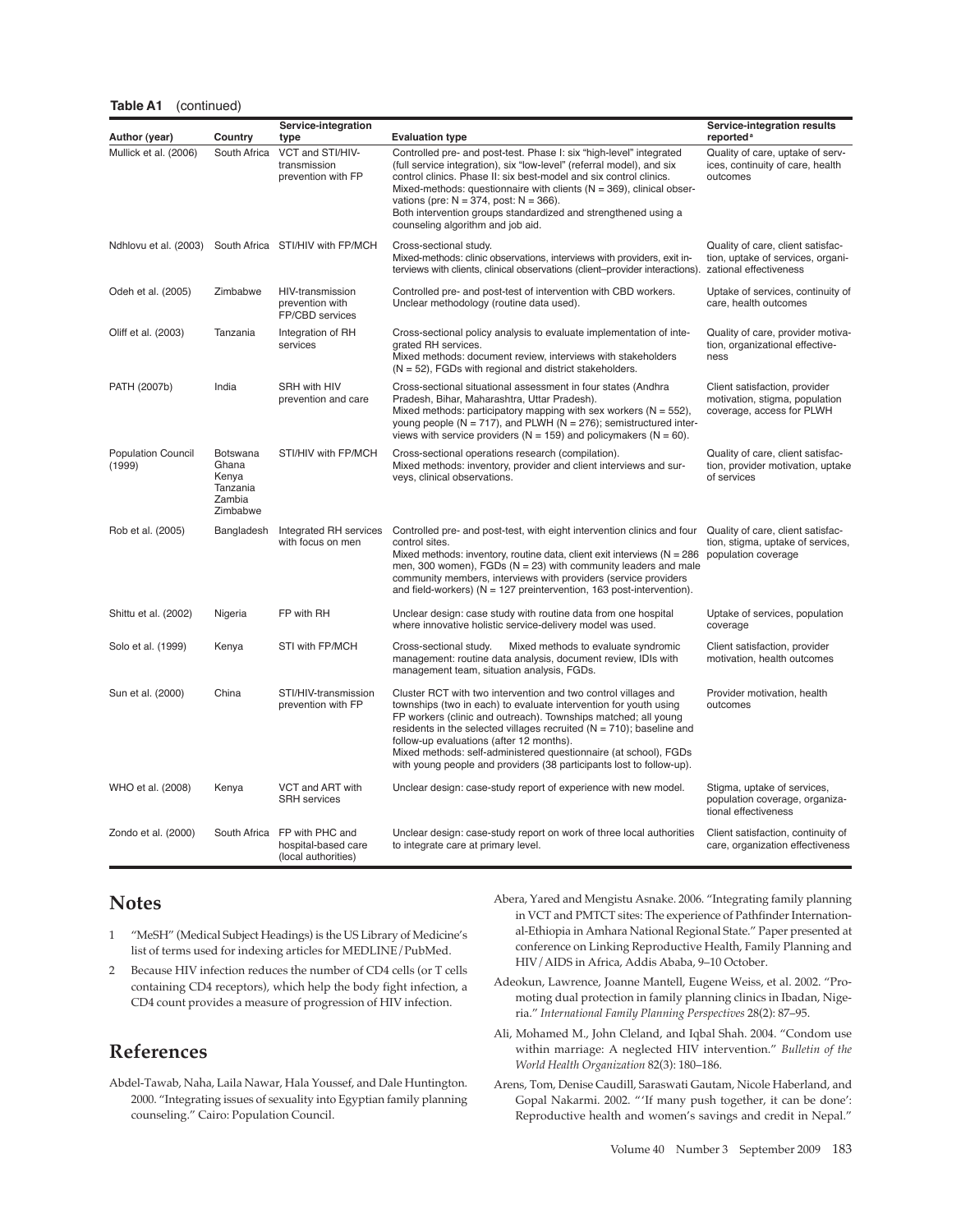In *Responding to Cairo: Case Studies of Changing Practice in Reproductive Health and Family Planning*. Eds. Nicole Haberland and Diana Measham. New York: Population Council. Pp. 395–414.

- Askew, Ian. 2007. "Achieving synergies in prevention through linking sexual and reproductive health and HIV services." Paper presented at International Conference on Actions to Strengthen Linkages between Sexual and Reproductive Health and HIV/AIDS, Mumbai, 4–8 February.
- Askew, Ian and Marge Berer. 2003. "The contribution of sexual and reproductive health services to the fight against HIV/AIDS: A review." *Reproductive Health Matters* 11(22): 51–73.
- Askew, Ian and Ndugga Baker Maggwa. 2002. "Integration of STI prevention and management with family planning and antenatal care in sub-Saharan Africa—What more do we need to know?" *International Family Planning Perspectives* 28(2): 77–86.
- Avis, Mark, Meg Bond, and Antony Arthur. 1997. "Questioning patient satisfaction: An empirical investigation in two outpatient clinics." *Social Science & Medicine* 44(1): 85–92.
- Berer, Marge. 2004. "HIV/AIDS, sexual and reproductive health: Intersections and implications for national programmes." *Health Policy & Planning* 19(Supplement 1): i62–i70.
- Best, Kim. 2004. "Cambodia: Clients find everything they need in one place." *Network (FHI)* 23(3): 17.
- Boulle, A. and N. Ford. 2007. "Scaling up antiretroviral therapy in developing countries: What are the benefits and challenges?" *Sexually Transmitted Infections* 83(7): 503–505.
- Bradley, H., A. Bedada, A. Tsui, H. Brahmbhatt, D. Gillespie, and A. Kidanu. 2008. "HIV and family planning service integration and voluntary HIV counselling and testing client composition in Ethiopia." *AIDS Care* 20(1): 61–71.
- Budiharsana, Meiwita P. 2002. "Integrating reproductive tract infection services into family planning settings in Indonesia." *International Family Planning Perspectives* 28(2): 111–112.
- Caldwell, John C. and Pat Caldwell. 2002. "Is integration the answer for Africa?" *International Family Planning Perspectives* 28(2): 108–110.
- Campbell, Lucella and Mervin Lambey. 2002. "How a family planning association turned its approach to sexual health on its head: Collaborating with communities in Belize." In *Responding to Cairo: Case Studies of Changing Practice in Reproductive Health and Family Planning.* Eds*.* Nicole Haberland and Diana Measham. New York: Population Council. Pp. 321–338.
- Cates, Willard Jr. and Katherine Stone. 1992. "Family planning: The responsibility to prevent both pregnancy and reproductive tract infections." In *Reproductive Tract Infections.* Eds*.* Adrienne Germaine, King K. Holmes, Peter Piot, and Judith N. Wasserheit. New York: Plenum Press. Pp. 93–129.
- Chege, Jane. 2001. "Ghana integration: Community workers can communicate STI and HIV/AIDS messages effectively." Washington, DC: Population Council.
- Chowdhury, Syeda Nahid Mukith, Ismat Bhuiya, Sheikh Najmul Huda, and Abu Jamil Faisel. 1999. "Are providers missing opportunities to address reproductive tract infections? Experience from Bangladesh." *International Family Planning Perspectives* 25(2): 92–97.
- Cleland, John and Mohamed Ali. 2006. "Sexual abstinence, contraception, and condom use by young African women: A secondary analysis of survey data." *Lancet* 368(9,549): 1,788–1,793.
- Colombini, Manuela, Susannah Mayhew, and Charlotte Watts. 2008. "Health sector responses to intimate partner violence in low and middle income settings: A review of current models, challenges and opportunities." *Bulletin of the World Health Organization* 86(8): 635–642.
- Creanga, Andreea A., Heather M. Bradley, Aklilu Kidanu, Yilma Melkamu, and Amy O. Tsui. 2007. "Does the delivery of integrated family planning and HIV/AIDS services influence community-based workers' client loads in Ethiopia?" *Health Policy & Planning* 22(6): 404–414.
- Criel, Bart, Vincent De Brouwere, and S. Dugas. 1997. "Integration of vertical programmes in multi-function health services." Antwerp: ITG Press.
- Das, Rumeli, Kaushik Biswas, Pradeep Panda, M.E. Khan, and Rick Homan. 2007. "Strengthening financial sustainability through integration of voluntary counseling and testing services with other reproductive health services (India)." *FRONTIERS Final Report*. Washington, DC: Population Council.
- Dehne, Karl L. and Gabriele Riedner. 2001. "Sexually transmitted infections among adolescents: The need for adequate health services." *Reproductive Health Matters* 9(17): 170–183.
- Dehne, Karl L., Rachel Snow, and Kevin R. O'Reilly. 2000. "Integration of prevention and care of sexually transmitted infections with family planning services: What is the evidence for public health benefits?" *Bulletin of the World Health Organization* 78(5): 628–639.
- Delvaux, Thérèse, François Crabbe, Sopheap Seng, and Marie Laga. 2003. "The need for family planning and safe abortion services among women sex workers seeking STI care in Cambodia." *Reproductive Health Matters* 11(21): 88–95.
- Druce, Nel, Clare Dickinson, Kathy Attawell, Arlette Campbell White, and Hilary Standing. 2006. "Strengthening linkages for sexual and reproductive health, HIV and AIDS: Progress, barriers and opportunities for scaling up." London: DFID Health Resource Centre.
- EngenderHealth and UNFPA. 2006. "Sexual and reproductive health needs of women and adolescent girls living with HIV: Research report on qualitative findings from Brazil, Ethiopia and the Ukraine." New York: EngenderHealth and UNFPA.
- Farrell, Betty L. 2007. "Family planning-integrated HIV services: A framework for integrating family planning and antiretroviral therapy services." New York: The ACQUIRE Project/EngenderHealth.
- Fleischman, Janet. 2006. "Integrating reproductive health and HIV/ AIDS Programs: Strategic opportunities for PEPFAR. A report of the CSIS task force on HIV/AIDS." Washington, DC: Center for Strategic and International Studies.
- Foreit, James. 2006. "Systematic screening: A strategy for determining and meeting clients' reproductive health needs." Washington, DC: Population Council.
- Foreit, Karen G. Fleischman, Karen Hardee, and Kokila Agarwal. 2002. "When does it make sense to consider integrating STI and HIV services with family planning services?" *International Family Planning Perspectives* 28(2): 105–107.
- Fullerton, Judith, Alfredo Fort, and Kulmindar Johal. 2003. "A case/ comparison study in the Eastern Region of Ghana on the effects of incorporating selected reproductive health services on family planning services." *Midwifery* 19(1): 17–26.
- Gichuhi, Wanjiru, Sarah Bradley, and Karen Hardee. 2004. "Provision and use of family planning in the context of HIV/AIDS in Kenya: Perspectives of providers, family planning and antenatal care clients, and HIV-positive women." Washington, DC: Futures Group International/POLICY Project.
- Gilks, Charles F., Siobhan Crowley, René Ekpini, et al. 2006. "The WHO public-health approach to antiretroviral treatment against HIV in resource-limited settings." *Lancet* 368(9,534): 505–510.
- Greenhouse, P.A. 1994. "Rethinking sexual health clinics." *Journal of Maternal and Child Health* 19: 228–233.
- Hancock, J. 2004. "Can mainstream services learn from male only sexual health pilot projects?" *Sexually Transmitted Infections* 80(6): 484–487.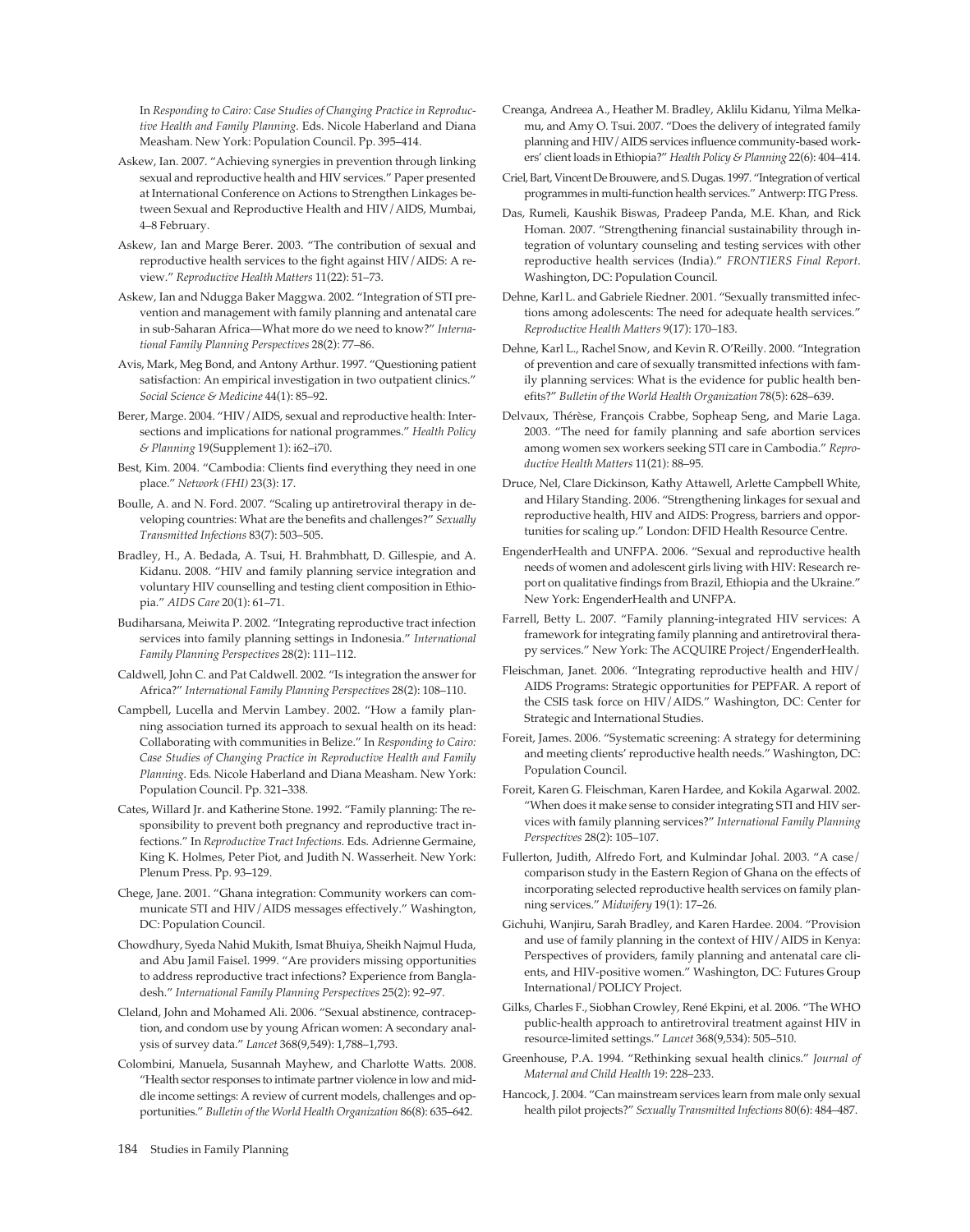- Hanson, Kara, M. Kent Ranson, Valeria Oliveira-Cruz, and Anne Mills. 2003. "Expanding access to priority health interventions: A framework for understanding the constraints to scaling-up." *Journal of International Development* 15(1): 1–14.
- Helzner, Judith F. 2002. "Transforming family planning services in the Latin America and Caribbean Region." *Studies in Family Planning* 33(1): 49–90.
- Homan, Rick, Saiqa Mullick, Mzikazi Nduna, and Doctor Khoza. 2006. "Cost of introducing two different models of integrating VCT for HIV within family planning clinics in South Africa." Paper presented at conference on Linking Reproductive Health, Family Planning, and HIV/AIDS in Africa, Addis Ababa, 9–10 October.
- International Planned Parenthood Federation (IPPF). 2003a. "Ethiopia: Quality Services Project." London: IPPF.
	- ———. 2003b. "Ghana: Family Health Project." London: IPPF.
- ———. 2003c. "Sudan: Integrated Reproductive Health Centres Project." London: IPPF.
- 2005. "Models of care project: Linking HIV/AIDS treatment, care and support in sexual and reproductive health care settings." Examples in Action. London: *IPPF.*
- . 2006. "La integración de los servicios de atención y tratamiento del VIH/SIDA en los ámbitos de salud reproductiva" [The integration of HIV/AIDS care and treatment services into reproductive health services]. New York: IPPF. Western Hemisphere Region.
- IPPF and UNFPA. 2004. "Integrating HIV voluntary counselling and testing services into reproductive health settings: Stepwise guidelines for programme planners, managers and service providers." Delhi: IPPF. South Asia Regional Office.
- Janowitz, Barbara , Laura Johnson, Andy Thompson, Caroline West, Caroline Marangwanda, and Ndugga Baker Maggwa. 2002. "Excess capacity and the cost of adding services at family planning clinics in Zimbabwe." *International Family Planning Perspectives* 28(2): 58–66.
- Kaba, Mirgissa and Assefa Alem. 2006. "Integrating youth friendly VCT to youth reproductive health service provision: Experience from Family Guidance Association of Ethiopia (FGAE) youth centers." Paper presented at conference on Linking Reproductive Health, Family Planning, and HIV/AIDS in Africa, Addis Ababa, 9–10 October.
- Kane, Roslyn and Kaye Wellings. 1999. "Integrated sexual health services: The views of medical professionals." *Culture, Health & Sexuality* 1(2): 131–145.
- Kingston, Margaret. 2007. "A multidisciplinary, multi-agency approach to a young person's sexual health clinic." *Journal of Family Planning and Reproductive Health Care* 33(1): 6.
- KIT (Koninklijk Instituut voor den Tropen). No date. "Integration of sexuality into SRH and HIV/AIDS counselling interventions in developing countries: A systematic review." Amsterdam: KIT. Draft.
- Kober, Katharina and Wim Van Damme. 2006. "Public sector nurses in Swaziland: Can the downturn be reversed?" *Human Resources for Health* 4:13. doi:10.1186/1478-4491-4-13.
- Lafort, Yves, Youssouf Sawadogo, Thérèse Delvaux, Bea Vuylsteke, and Marie Laga. 2003. "Should family planning clinics provide clinical services for sexually transmitted infections? A case study from Côte d'Ivoire." *Tropical Medicine & International Health* 8(6): 552–560.
- Lazcano Ponce, E.C., N.L. Sloan, B. Winikoff, et al. 2000. "The power of information and contraceptive choice in a family planning setting in Mexico." *Sexually Transmitted Infections* 76(4): 277–281.
- Liambila, Wilson, Charlotte Warren, Saiqa Mullick, et al. 2008. "Feasibility, acceptability, effect and cost of integrating counseling and testing for HIV within family planning services in Kenya." *FRONTIERS Final Report*. Washington, DC: Population Council.
- Low, Nicola, Nathalie Broutet, Yaw Adu-Sardokie, Pelham Barton, Mazeda Hossain, and Sarah Hawkes. 2006. "Global control of sexually transmitted infections." *Lancet* 368(9,551): 2,001–2,016.
- Lush, Louisiana, John Cleland, Gill Walt, and Susannah Mayhew. 1999. "Integrating reproductive health: Myth and ideology." *Bulletin of the World Health Organization* 77(9): 771–777.
- Maggwa, B.N., I. Askew, H. Dube, C. Marangwanda, S. Simba, and A. Latif. 1999. "Assessing the potential demand for and effectiveness of integrating STI/HIV management services with Zimbabwe National Family Planning Council's clinic-based family planning services." Nairobi: Population Council.
- Maharaj, Pranitha. 2004. "Integrated reproductive health services: The perspectives of providers." *Curationis* 27(1): 23–30.
- Maharaj, Pranitha and John Cleland. 2005. "Integration of sexual and reproductive health services in KwaZulu-Natal, South Africa." *Health Policy and Planning* 20(5): 310–318.
- Marchal, Bruno, Vincent De Brouwere, and Guy Kegels. 2005. "Viewpoint: HIV/AIDS and the health workforce crisis: What are the next steps?" *Tropical Medicine & International Health* 10(4): 300–304.
- Mayhew, Susannah. 1996. "Integrating MCH/FP and STD/HIV services: Current debates and future directions." *Health Policy and Planning* 11(4): 339–353.
- ———. 2000. "Integration of STI services into FP/MCH services: Health service and social contexts in rural Ghana." *Reproductive Health Matters* 8(16): 112–124.
- Mayhew, Susannah H., Louisiana Lush, John Cleland, and Gill Walt. 2000. "Implementing the integration of component services for reproductive health." *Studies in Family Planning* 31(2): 151–162.
- Médecins sans Frontières (MSF). 2007. "Help wanted: Confronting the health worker crisis to expand access to HIV/AIDS Treatment: MSF experience in southern Africa." Brussels: MSF.
- Mitchell, Marc, Susanna H. Mayhew, and Irina Haivas. 2004. "Integration revisited. Background paper to the report 'Public choices, private decisions: Sexual and reproductive health and the Millennium Development Goals.'" United Nations Millennium Project. New York: United Nations.
- Mphuru, Lucy, Mark Barone, Paul Perchal, and Grace Lusiola. 2006. "Integration of voluntary counseling and testing for HIV into family planning and reproductive health services in Arusha Region, Tanzania." Paper presented at conference on Linking Reproductive Health, Family Planning and HIV/AIDS in Africa, Addis Ababa, 9–10 October.
- Mullick, Saiqa, Ian Askew, Tshepo Maluka, Doctor Khoza, and Mantshi Menziwa. 2006. "Integrating counselling and testing into family planning services: What happens to the existing quality of family planning when HIV services are integrated in South Africa?" Paper presented at conference on Linking Reproductive Health, Family Planning and HIV/AIDS in Africa, Addis Ababa, 9–10 October.
- Myer, Landon, Kevin Rebe, and Chelsea Morroni. 2007. "Missed opportunities to address reproductive health care needs among HIVinfected women in antiretroviral therapy programmes." *Tropical Medicine & International Health* 12(12): 1,484–1,489.
- Ncayiyana, Dan J. 2004. "Doctors and nurses with HIV and AIDS in sub-Saharan Africa." *British Medical Journal* 329(7,466): 584–585.
- Ndhlovu, Lewis, Catherine Searle, Robert Miller, Andrew Fisher, Ester Snyman, and Nancy Sloan. 2003. "Reproductive health services in KwaZulu Natal, South Africa: A situation analysis study focusing on HIV/AIDS services." Johannesburg: Population Council.
- Odeh, Damianos, Nina Pruyn, and Sithokozile Maposa. 2005. "The integration experience: Advance Africa and CATALYST Consortium." <http://www3.advanceafrica.org/publications\_and\_presenta-